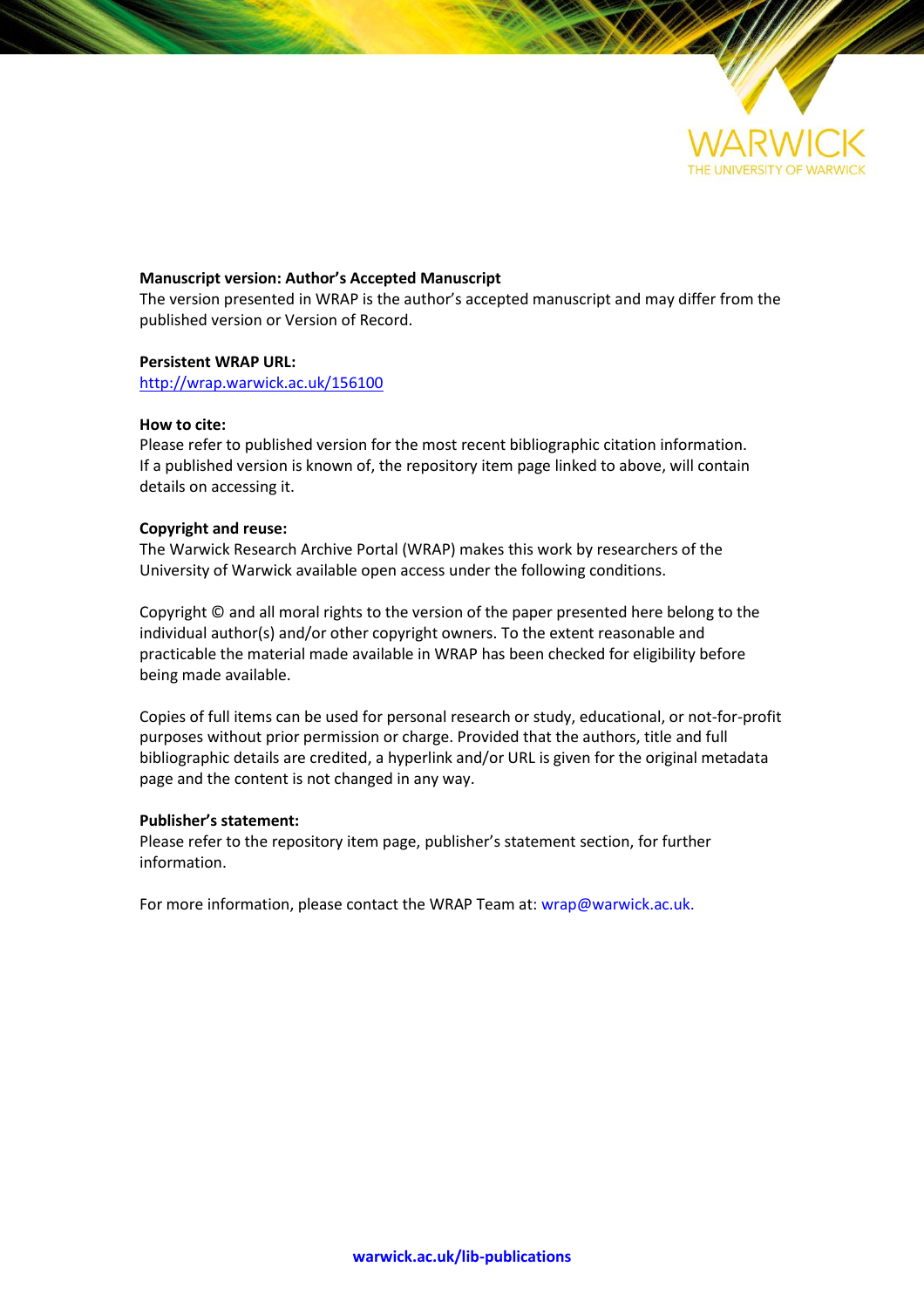# Ecological Crisis, Decarbonisation, and Degrowth: The Dilemmas of Just Petrochemical Transformations 1

Alice Mah\*

**Abstract:** In the throes of unfolding climate disaster, we are at a planetary crossroads of profound industrial transformation. This paper argues that tackling the problem of unsustainable growth is crucial in order to mitigate the worst effects of the ecological crisis, and that proposals for decarbonisation, degrowth, and just transitions should be connected. Decarbonisation has become an urgent priority in the global climate race to reach zero emissions by 2050. However, despite increasing net zero pledges from governments, cities, and corporations, the imperative for perpetual economic growth still remains integral to global capitalism. The degrowth movement challenges the dominant paradigm of economic growth and promotes non-marketized ways of living and working, but it remains outside of mainstream economic policies and has little resonance for deindustrialized and marginalized communities. Decarbonisation faces considerable barriers due to embedded interests in fossil fuel-dependent growth. This paper examines one of the key growth obstacles to transitioning away from fossil fuels: the multiscalar problem of petrochemical lock-in, related to growing global demand for carbon-intensive plastics consumption, the use of petrochemicals in green technologies, and regional and local economic dependencies. It focuses on the emblematic case of the petrochemical town of Grangemouth in Scotland, where there is government pressure to pursue growth-led decarbonisation, and local residents and workers have started to question their dependence on fossil fuels, amidst tremendous gaps between local social and economic deprivation and petrochemical industry profits. Rather than considering the need for just transitions only after the loss of industrial jobs, visions for just petrochemical transformations need to be more proactive, speaking to wider degrowth themes of well-being, community participation, and prosperity without extractive growth.

**JEL classification (keywords):** F64- Environment; F66 Labor; O43- Institutions and Growth; O44- Environment and Growth; P18- Energy, Environment; P48- Political Economy, Energy, Environment; Q5- Environmental Economics.

\* Department of Sociology, University of Warwick, Coventry, UK. Orchid ID: 0000-0001-8183- 2527. Email: a.a.mah@warwick.ac.uk

<sup>1</sup> **Acknowledgments:** I thank the editorial board of *Stato e Mercato* and the participants at the Annual Stato e Mercato Seminar in 2021 for their valuable feedback, and Lorenzo Feltrin and David Brown for research assistance and helpful comments. This research has received funding from the European Research Council (ERC) under the European Union's Horizon 2020 research and innovation program (grant agreement 639583) and the Leverhulme Trust (Philip Leverhulme Prize).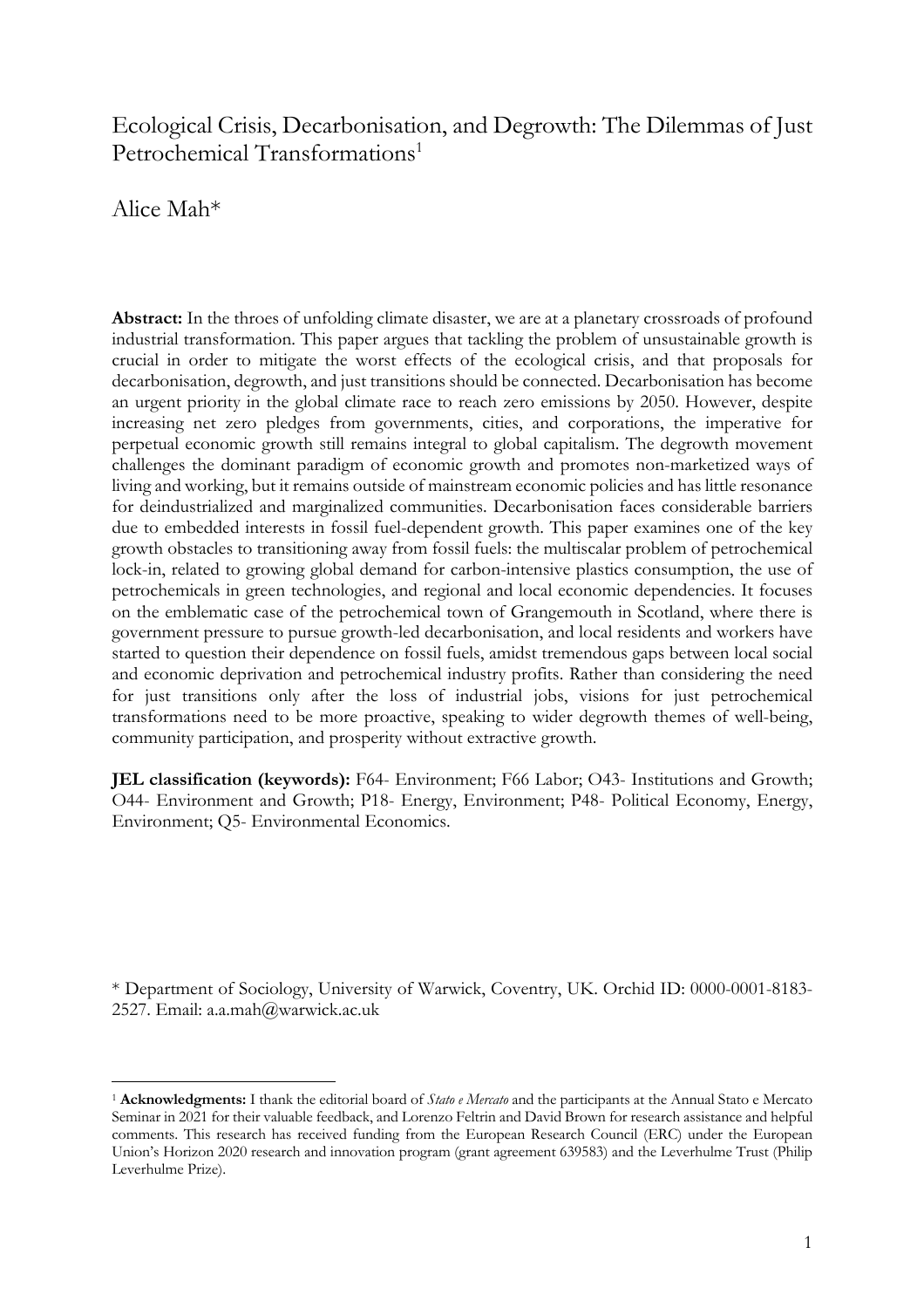## 1. Introduction

We live in an era of intensifying ecological crisis, on a scale of existential threat to life on the planet—smothered and poisoned by toxic waste, on the brink of climate catastrophe. Crisis has become the norm, overlapping across social, ecological, and economic spheres. Yet despite increasing public attention to crisis there is also fatigue, fanned by the relentless news cycle, not to mention the pandemic. Scientists warn that alarmist accounts about the climate emergency have not been stark enough, and that there will be dire consequences for life on the planet even with substantial international efforts to reduce emissions. Nothing short of unprecedented collective action on multiple scales is required to mitigate the worst effects of the unfolding disaster, which will disproportionately impact marginalized and vulnerable communities. This begs the question: amidst polarized worldviews, crisis fatigue, powerful corporate incumbents, and systemic inequalities and injustices, what kind of planetary collective action is possible?

At this critical juncture, we are poised for a radical industrial transformation, which will require collective reckoning with the limits to growth, including the urgent need for decarbonisation across all industrial sectors. Social and ecological problems are escalating exponentially, and we have already reached a state of ecological overshoot, beyond the sustainable threshold of the Earth, as the *Limits to Growth* (Meadows, Randers, and Meadows 2004) authors argued in their 30-year update to the classic 1972 text. This paper argues that the global momentum for decarbonisation and just transitions needs to be linked with degrowth proposals that challenge the dominant paradigm of perpetual economic growth. Investments in green technologies will not be enough to reduce greenhouse gas emissions, without also reducing carbon-intensive consumption. Furthermore, many green technologies have toxic environmental justice consequences, particularly for precarious workers and communities in the Global South, so the uneven social and ecological costs of growth-driven solutions need to be considered (Stevis and Felli 2020; Paul and Gebrial 2021). At the same time, the degrowth movement needs to confront industrial capitalism head on, rather than avoiding the question of conflict and the politics of just transformations.

Degrowth is a political and ecological movement, with origins in the 1970s «limits to growth» debates, which criticizes the dominant economic growth paradigm and aims to build a future «in which societies will use fewer natural resources and will organize and live differently than today» (D'Alisa et al. 2015, p. 3). Most proposals for degrowth envisage smooth democratic transitions towards «convivial societies who live simply, in common and with less» (D'Alisa et al. 2015, p. 11). Yet these visions of cooperatives, commons, and caring communities seem oddly detached from the politics of industrial capitalism and offer few clues about how systemic transition will occur in practice. There is a conscious reason for this omission. Instead of aiming to change the dominant capitalist system, the aim of many degrowth movements is to create new worlds on the periphery of capitalism, post-capitalist islands that eventually affect continents (Escobar 2018, p. 174). However, it is important to extend degrowth proposals towards changing the existing system, alongside creating the new ones.

The idea of degrowth is somewhat misleading, since it does not advocate for zero growth or negative growth. The term itself is a provocation, firmly rejecting the mantra of growth for growth's sake and GDP growth. In a move that arguably overstretches the concept, degrowth scholars promote «flourishing» rather than «growth» of the kinds of economies and practices that they would like to encourage, for example in healthcare, education, and renewable energy (D'Alisa et al. 2015, p. 5). More convincingly, in *The Case for Degrowth*, Kallis et al. (2020, pp. 11-12) take aim incisively at the concept of perpetual growth, rather than growth as such, arguing that it is axiomatic that nothing can grow perpetually, yet this expectation has become common sense within mainstream economies. In fact, degrowth proposals resonate with arguments for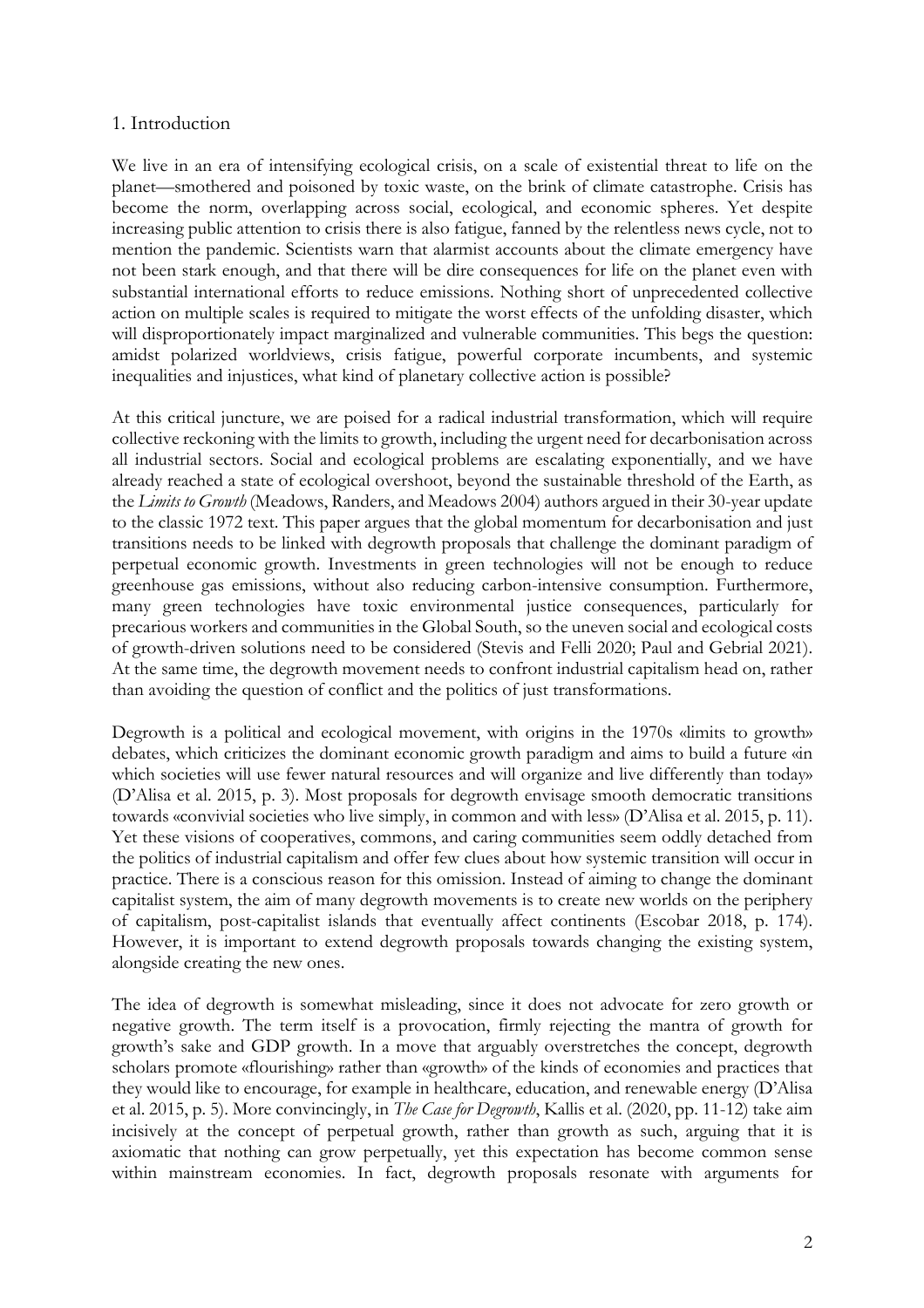sustainable growth, including the economist Mariana Mazzucato's (2018) thesis in *The Value of Everything* that the relentless pursuit of economic growth within capitalism has been fostered by misguided societal narratives about corporate wealth creation. These stories enable corporations to continue apace with value destruction, rather than value creation, and hence there is a need to reconsider the meaning of value within societies and economies. In other words, it is not only a question about growth, but about what kind of growth is productive, equitable, and sustainable.

It is also a question of collective capacity and will, across irreconcilable differences of polarized worldviews. The climate denial and violent post-truth politics of Trump and Bolsonaro stand diametrically opposed to the groundswell of climate activism, the Black Lives Matter protests, and other grassroots movements for social, racial, and environmental justice. On the one hand, these struggles echo Polanyi's (1944) concept of «double movement», a dynamic underlying the «great transformation» of the Industrial Revolution between the destructive forces of capitalism and the salving counterforces of civil society. On the other hand, increasing social polarization has overturned and fragmented age-old solidarities. There is another pernicious obstacle, too, in these times of competing pressures: what David Wallace-Wells (2018, p. 234) calls the «double-talk» around climate change, for example the Canadian Prime Minister Justin Trudeau declaring a climate emergency one day and approving a new oil pipeline the next.

How can we heal these differences, to do the necessary collective work to mend the future of our communities and life on our planet? This paper will first make the case for reckoning with degrowth as a proposal for tackling ecological and economic crises, including its possibilities as well as limitations. Next, it will evaluate the importance of considering degrowth in relation to decarbonisation, where a rhetoric of degrowth, at least in terms of advocating a transition away from fossil fuels, has been officially endorsed by policymakers. However, even in this seemingly straightforward case, decarbonisation efforts are thwarted by corporate incumbents through strategies of deflection, delay, and even co-option, in the case of corporate commitments to net zero carbon emissions. Moreover, growth remains so embedded in global capitalism that most «solutions» have focused on channelling investments towards green technologies, rather than on questioning unsustainable consumer markets. The paper then focuses on one of the key growth obstacles to transitioning away from fossil fuels: the multiscalar problem of petrochemical lock-in, related to growing global demand for carbon-intensive plastics consumption, the use of petrochemicals in green technologies, and regional and local economic dependencies. The case study of the petrochemical town in Grangemouth will then be discussed, pointing to the emergence of a local labour and environmental politics of refusal of fossil fuel-based expansion, driven not only by increasing environmental concerns but also by social, political, and economic alienation. Finally, the paper argues that connections between workers' calls for just transitions and wider degrowth visions of well-being and commons need to be made, but in advance of the fossil fuel transitions, rather than after job losses. The paper concludes by arguing that tackling unsustainable growth is crucial for decarbonisation, and that alternative visions of work and life from the degrowth movement could help to inspire and motivate calls for just transitions.

## 2. Reckoning with Degrowth

Degrowth is a heterogeneous movement, and people arrive at it from different positions, whether from the limits to growth, anti-capitalist criticisms of unsustainable development, synergies with autonomous movements in the Global South, or alliances with other forms of environmental justice activism (D'Alisa et al. 2015; Kallis et al. 2020; Martínez-Alier et al. 2009). I have arrived at degrowth laterally, through contemplating the enduring struggles of environmental justice around the world, alongside escalating ecological crisis, which is clearly fuelled by the insatiable drive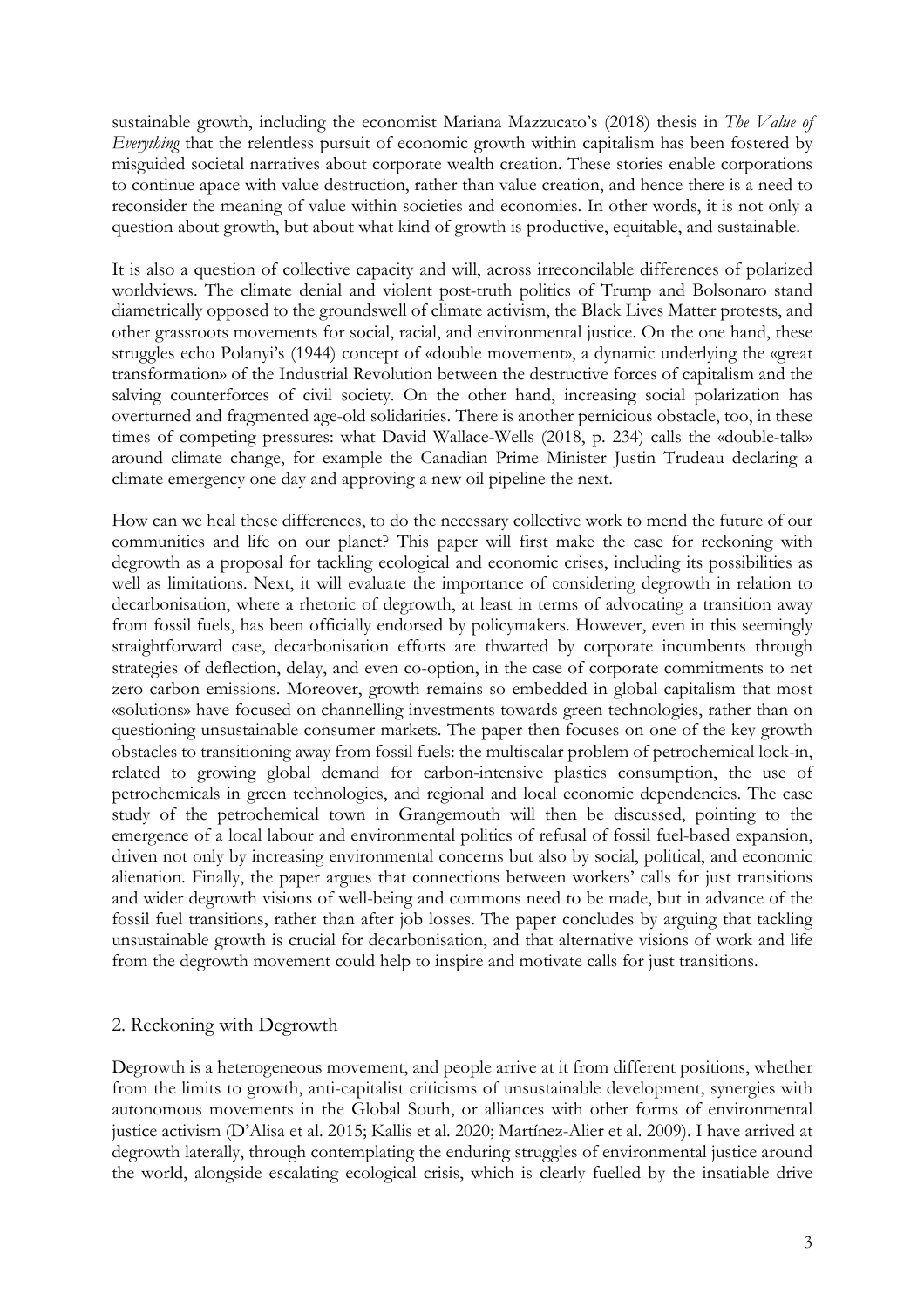within capitalism for expansion and extraction. Challenging the economic growth imperative is important, not only because of planetary limits related to resource scarcity, waste, and living standards, but because so much of it is destructive, for physical and mental health, and all forms of life, with the worst effects on disadvantaged low-income and minority ethnic communities. It is also an existential question. Scientists have recently pronounced that we have underestimated the challenges of avoiding a «ghastly future» marked by climate catastrophe, mass species extinction, and over-consumption, and offer a «cold shower» of stark warnings as a wakeup call for action (Bradshaw et al. 2021). Social scientists should also offer a cold shower about the necessity, rather than desirability, of challenging the pursuit of unsustainable economic growth. Yet they also need to address the practical possibilities for such proposals.

Pursuit is a key word. Is the problem really about growth in itself, or the tireless pursuit of growth for growth's sake? Critics of the degrowth concept argue that it is Eurocentric, too narrowly focused on elite overconsumption, and too negative due to its linguistic implications of rejecting all forms of growth (Drews and Antal 2016; Rodríguez-Labajosa et al. 2019). The philosopher Kate Soper (2020) refers instead to «post-growth» to convey more positive aspects of the idea. The degrowth movement has been particularly controversial because of the economic disparities between the Global North and South. Rodríguez-Labajosa and co-authors (2019) argue that the concept of degrowth has little resonance for people who are living in poverty in the Global South who want to see some growth in opportunities and welfare.

Indeed, after decades of economic stagnation, exacerbated by the 2008 recession and deepened by the pandemic, degrowth is a hard sell for poor and deindustrialized communities around the world (see Huber 2019). In the *Coming of the Postindustrial Society* (Bell 1973), Daniel Bell famously predicted the decline of manufacturing and the rise of the knowledge and information economy. However, Bell's thesis has not delivered on its promise. Nothing has replaced the industrial growth engine of manufacturing on a global scale, and the knowledge and service economy is full of precarious and insecure jobs. Over the past half century, deindustrialization has continued to ravage working class communities, starting in North America and Europe in the 1970s and 1980s, and extending to South America, Africa, China, and other parts of Asia in later decades. The political economist Aaron Benanav has argued in his recent book *Automation and the Future of Work* (2020) that we have witnessed global labour deindustrialization, which he attributes to rising industrial overcapacity rather than automation, leading to a global slowdown of industrial output since the 1970s. As global industrial production has slowed down and stagnated, Benanav argues, the global labour population has grown, resulting in a lower proportion of manufacturing as a share of total employment.

How can the economy be increasingly stagnating, if corporations and the world's richest people are getting richer and richer? Why are there so many billionaires? Degrowth scholars recognize that periods of decline and economic stagnation within capitalism result in increasing workforce exploitation (Blauwhof 2010). However, they fall short of answering how to change capitalism itself; their proposals are anti-capitalist, or post-capitalist, but are fuzzy on questions of revolution or transformation. Mariana Mazzucato's analysis of value extraction versus value creation in the global economy is more useful for examining the failures of capitalism and how it might be reformed, but then again, according to *The Times*, Mazzucato is «the sort of critical friend capitalism needs» (Collins 2018). For many degrowth scholars, «sustainable growth» under capitalism is a contradiction in terms (D'Alisa et al. 2015). As I argue in the following discussion, it is important to engage with tensions between reformist and radical proposals for transformations.

In an essay making the case for degrowth through pandemic times, Nelson and Liegey (2020) write that «degrowth is about a democratic and serene transition toward new models of society where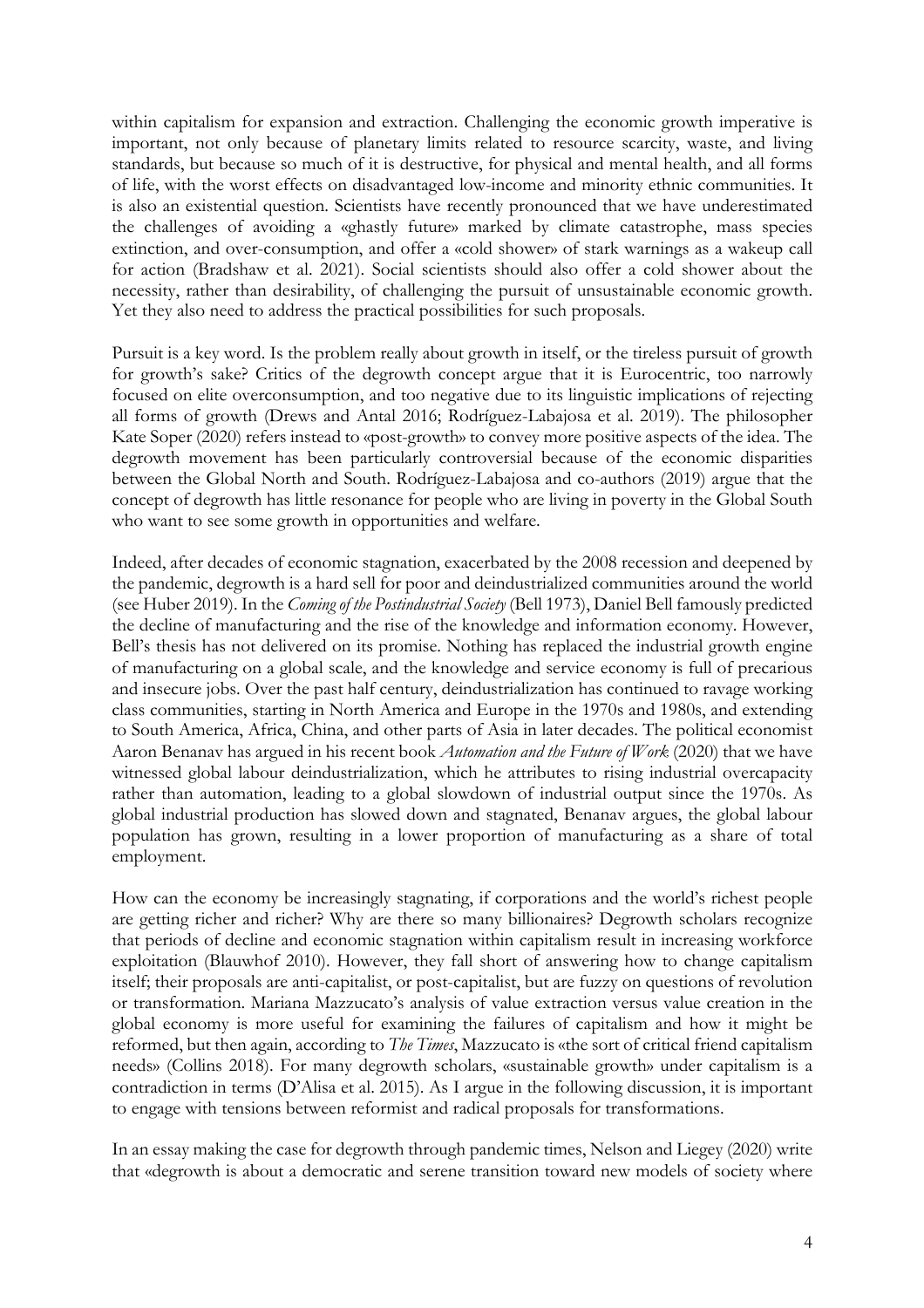infinite growth on a finite planet is recognised as neither possible nor desirable». The ease of this kind of vision is what I am uncomfortable with. Given all that we know about capitalism and colonialism, and after centuries of struggles for equality and justice, how could such a transition threatening to overturn the status quo be serene? We have already witnessed the threats to democracy of post-truth politics and divisive populism. Furthermore, the idea of recognising what is neither possible nor desirable also begs the question: what is possible and desirable, and where does that sit alongside what is essential, what is harmful, what is just, and what has unintended consequences? D'Alisa et al. (2015, p. 4) propose an analogy for explaining how degrowth is not about less of the same, but about something different altogether: «The objective is not to make an elephant leaner, but to turn an elephant into a snail». From whose perspective is it possible or desirable to turn an elephant into a snail? In their introduction to their edited book *Towards a Political Economy of Degrowth*, Barca, Chertkovskaya, and Paulsson (2019, p. 6) argue that the weakest spot of the degrowth political project is that it is «perceived to be ideationally driven, that is, not based on the material interests of any particular social constituency». This is what needs to change.

## 3. Decarbonisation and Degrowth

Within global capitalism in the twenty-first century, the pursuit of perpetual growth remains foundational. Despite intensifying ecological crisis and repeated warnings about the limits to growth, the dominant paradigm of GDP growth has proven remarkably resilient. But if there is any sector in society where there have been widespread calls among powerful stakeholders for degrowth, of sorts, then it is fossil fuels. The reason is the climate emergency, of course, rather than a philosophical rejection of growth as such. In October 2018, the UN Intergovernmental Panel on Climate Change (IPCC) published an alarming report warning that the world needs to cut global emissions by half by 2030 and reach zero emissions by 2050, or else face untold climate catastrophe (Masson-Delmotte et al. 2020). Decarbonisation spells nothing less than the endgame for fossil fuels.

Just as the age of King Coal was surpassed by the age of oil, global capitalism can envisage the end to the age of oil. While oil has so long seemed synonymous with capitalist interests, it is only one fraction of the capitalist market system, and mainstream economists have warned for years that the end of oil is on the horizon. The Economist's November 2016 special report on the future of oil argued that «the world needs to face the prospect of an end to the oil era», citing the challenge of climate change, the prospect of viable alternative energy solutions, and the rise of electric vehicles (The Economist 2016). For decades, the oil industry has funded climate change denial and relied on aggressive lobbying to avoid addressing the issue (Oreskes and Conway 2011; Klein 2019). However, since 2018 the industry has been under increasing public pressure to respond to the escalating climate emergency, partly due to the climate movement, but largely due to climate divestment campaigns and legal requirements for companies to disclose climate risk by financial institutions (since December 2019). In 2020, the United Nations launched its global Race to Zero Campaign and the World Business Council for Sustainable Development set a target of net zero emissions by 2050 for all its members. Several fossil fuel companies, such as BP, Shell and Total, have pledged to become net zero energy companies by 2050 (Coffin 2020; Kusnetz 2020).

It would be naïve to assume that oil and gas corporations have really gotten on board with the transition. They do see decarbonisation as a major threat to business, but in the meantime, they will exploit and profit from what they can before they are forced to quit. Oil and gas companies received enormous bailouts during the first wave of the pandemic in the aftermath of the crude oil crash of April 2020 and lobbied to roll back environmental regulations where possible (Gardiner 2020; Harvey 2020). To support their case, they have relied on renewed arguments that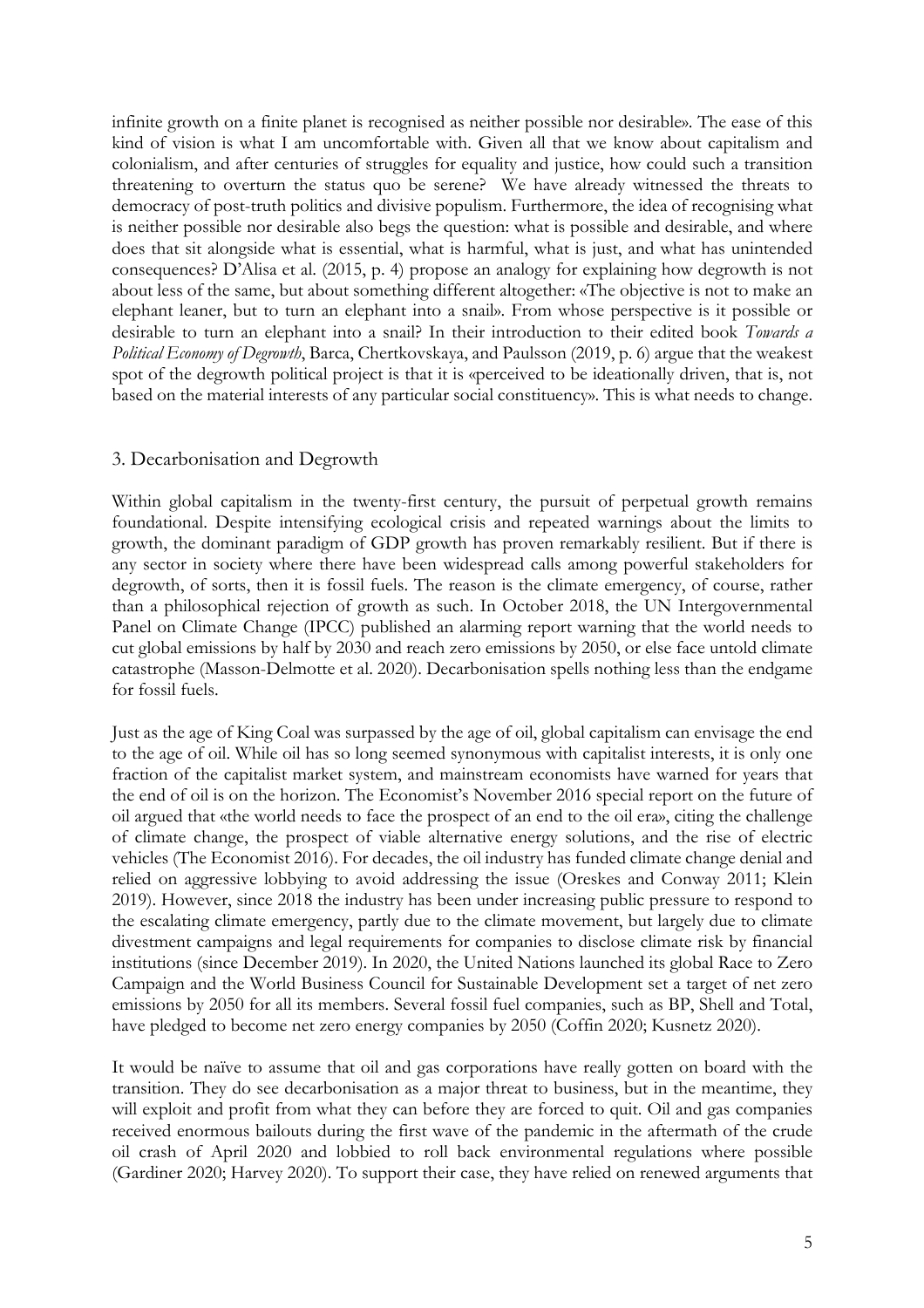fossil fuels are an essential industry, providing important energy needs, vital infrastructure and transport, and raw material inputs for making personal protective equipment (Gardiner 2020). Over the past few years, oil companies have also started to hedge their bets on oil by ramping up their petrochemical investments, in order to serve growing plastic markets (see Mah 2021). This move has not gone unchallenged, even among investors. For example, the green investment think tank Carbon Tracker issued a report called «The Future is Not in Plastics» (Carbon Tracker 2020) questioning the oil industry's long-term investment strategy in plastics, which would become stranded assets in the green transition.

The problem with proposals for decarbonisation is that they are enveloped within an economy that is steeped in the paradigm of economic growth and marketization. Thus, decarbonisation is highly marketized. Take corporate commitments to net zero carbon emissions, for example: these rely on dubious future technological possibilities for offsetting carbon emissions, on outsourcing carbon emissions to other countries through cap-and-trade programs, on creative accounting of the balance of emissions and offsets, and ultimately, on kicking the can down the road to the distant time horizon of 2050 (see Coffin 2020; Kusnetz 2020; Watts 2021). This echoes Luigi Pellizzoni's argument (in this issue) that cap-and-trade markets for carbon emissions and other «ecosystem services» constitute a moveable frontier of commodification, which is ultimately selfdefeating for the planet.

Degrowth scholars and activists also advocate for decarbonisation and «take issue with fossil fuels not only because of peak oil or climate change, but because a high use of energy supports complex technological systems. Complex systems call for specialized experts and bureaucracies to manage them. They unavoidably lead to non-egalitarian and undemocratic hierarchies» (D'Alisa et al. 2015, p. 8). This seems like an easy get-out. Complex technological systems are undoubtedly a feature of fossil fuel-based economies, but they are also a feature of all modern industrial systems, including clean energy technologies and systems, healthcare systems, information technology, transportation networks, logistical supply chains, and countless other industries. Is the answer to all modern industries that are embedded within capitalism simply a matter of wishing them away, or forcing their extinction? Hubristic faith in technological progress is another prevailing mantra of capitalism, but rejection of technologies altogether is unhelpful and impractical.

Degrowth proposals sit most comfortably in post-capitalist alternative economies of cooperatives, commons, and urban gardens. This aligns with the philosophical position among many degrowth scholars that, rather than emerging from the old system, as Marx and Gramsci predicted, alternatives to capitalism will emerge from capitalism's periphery (Escobar 2018). While this position creates generative spaces for exploring degrowth alternatives, it skirts around the juggernaut of capitalist industrial economies, where the reigning paradigm of economic growth is in full force and desperately in need of stronger countervailing paradigms.

Without imagining the practical realities, dilemmas, and stakes of transformation, then radical alternative imaginaries of degrowth seem only fantastical. Thus, the rest of this paper will look more closely at a sticking point for the transition away from fossil fuels: the petrochemical sector.

# 4. The Multiscalar Problem of Petrochemical Lock-in

One of the key political and economic problems for decarbonisation, across multiple scales, is petrochemical lock-in. On a global scale, the world is locked into a system driven by the imperative for expansion and consumption of plastics, which are ubiquitous in modern life. The majority of petrochemicals are derived from oil and gas, and plastics account for 80% of petrochemical end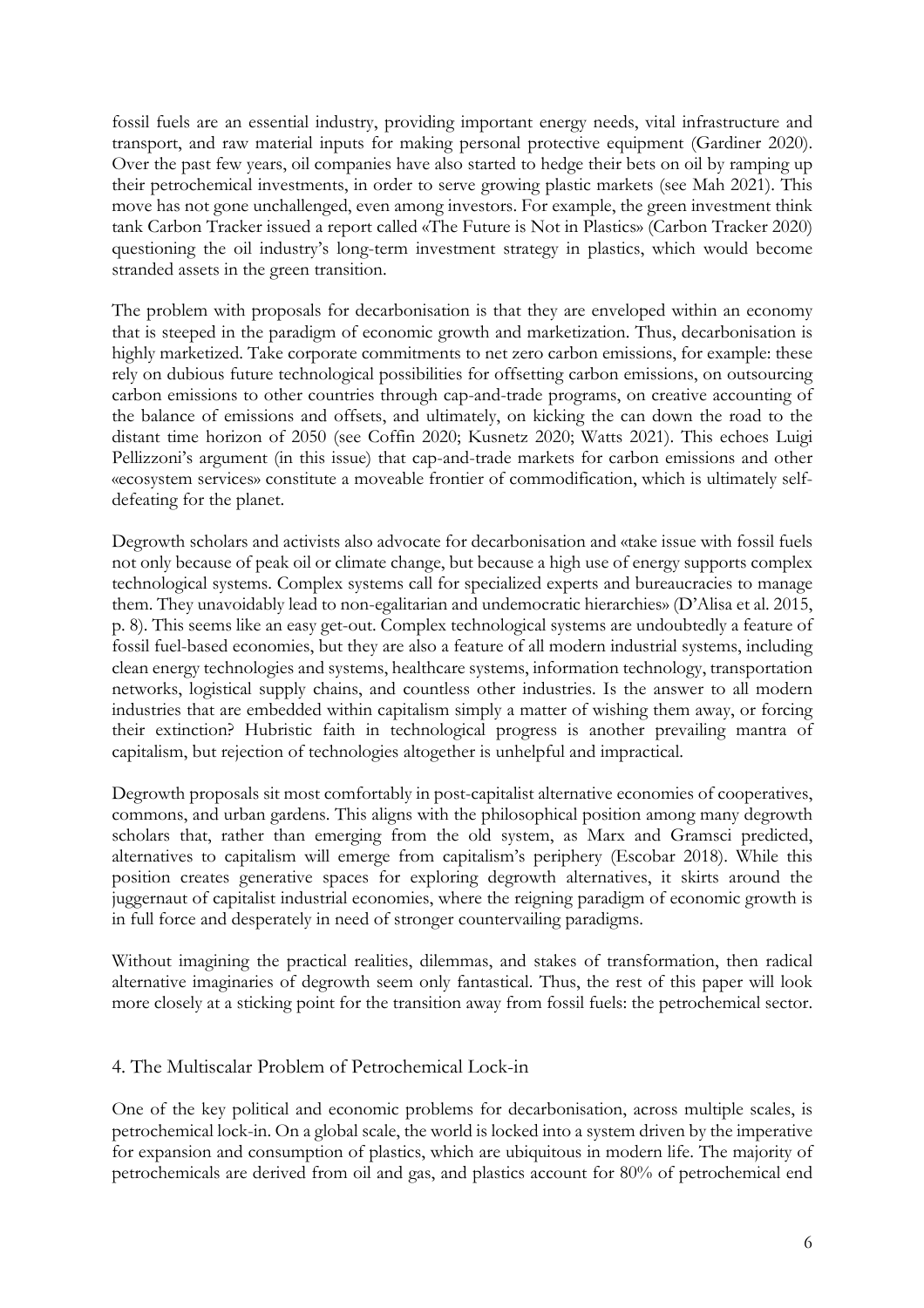markets. (International Energy Agency 2018). Many petrochemical products are essential to modern life, found in cars, computers, medical equipment, wind turbine blades, and thousands of everyday products and infrastructure, thus dismantling the petrochemical sector is not feasible. However, the biggest plastic end market is for single-use plastic packaging (40% globally), which is where there has been pressure among anti-plastic movement for bans and reductions (Azoulay et al. 2019). The petrochemical industry is the biggest industrial consumer of fossil fuels, and the third largest industrial emitter of greenhouse gas emissions (International Energy Agency 2018). The International Energy Agency forecasts that plastics will be the main driver of oil demand in the future, rising from 14% today to 45% by 2050 (International Energy Agency 2018). This is only set to rise with increasing global consumption of plastics. In the face of climate investment risk, many oil majors have diversified their industrial strategies by focusing on petrochemical expansion.

The plastics industry has been under intense pressure due to concerns about marine plastic waste, with a number of single-use plastic bans and circular economy recycling policies in effect. However, industry analysts insist that growth in plastic markets will remain unaffected, due to increasing global demand for plastic consumer goods, particularly in the Global South, combined with rising demand for plastics in green technologies, such as electric vehicles (International Energy Agency 2018). While plastics are recognised to be carbon-intensive and toxic, emitting greenhouse gases and posing health risks throughout all stages of their production and use (Azoulay et al. 2018; Hamilton et al. 2018), they are also seen as part of the solution to climate change (Bauer et al. 2019). Not only are plastics found in green technologies, but their lightweight qualities improve energy and fuel efficiency in packaging, building, and transportation. At least, industry frequently makes these climate-friendly claims about plastics (Clapp 2012). The coronavirus pandemic has only added to perceptions of plastics as essential for modern life, due to their role in sanitation and medical equipment.

Plastics and petrochemicals are positioned as exceptions in green transitions because they use fossil fuels as raw material feedstocks, rather than only combusting them. The industry's reliance on fossil fuels is difficult to replace, especially given current scales of production and consumption (International Energy Agency 2018). The use of bio feedstocks (raw materials for industrial production) such as sugar and biomass are difficult to scale and pose their own negative social and ecological consequences. The use of recycled plastics instead of «virgin» fossil fuels as feedstocks also pose carbon-intensive and toxic problems, due to the vast scales and processes required (see Mah 2021). Material substitutions for plastics, such as paper, glass, or metals, also have carbon intensity and environmental justice issues with large-scale demands.

Across different regional scales, petrochemical production is locked into vast infrastructures of integrated petrochemical and refinery complexes, oil and gas pipelines, and logistical networks. On local scales, many cities and communities around the world have developed around economies that are dependent on oil and petrochemical production. This has resulted in a different kind of petrochemical lock-in that is embedded in local contexts, evident in conflicts over the jobs-versusenvironment dilemma, and in bitter struggles for environmental justice in polluted fenceline petrochemical communities. Around the world, minority, low income, and working-class communities face the heaviest burdens of petrochemical pollution (Barca 2014; Auyero and Swistun 2009; Wright 2003). These trends have been widely documented in cases around the world, including recent research from the European Research Council-funded project «Toxic Expertise: Environmental Justice and the Global Petrochemical Industry» (2015-2020), which I led with a team of researchers, including case studies in China, the US, Belgium, Italy, and the UK (Davies 2018; Feltrin and Sacchetto 2021; Mah and Wang 2019; Verbeek 2020).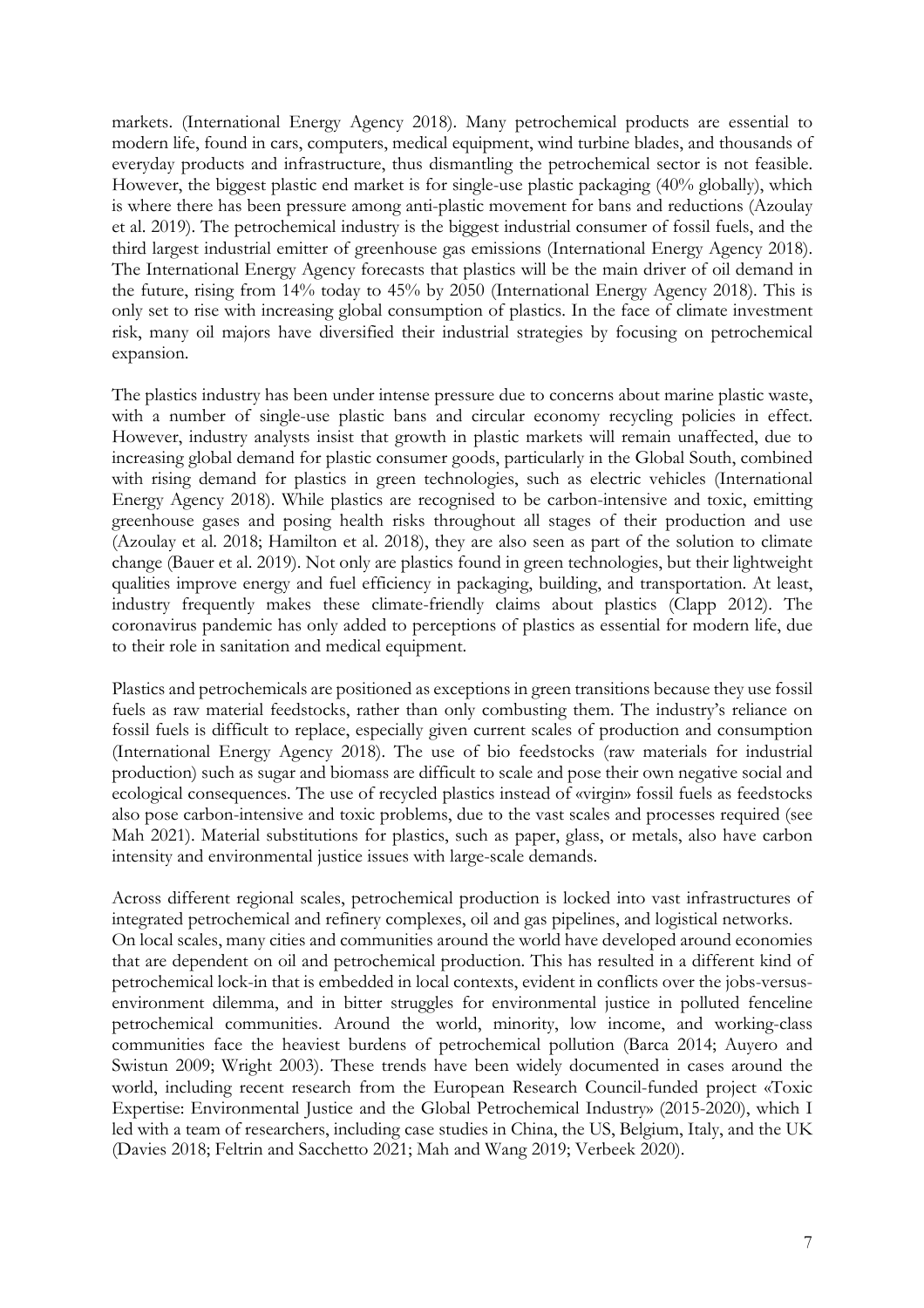The comparative, multi-site research from the Toxic Expertise project revealed that multiscalar battles over how to transform this polluting-yet-essential industry have started to emerge, combining longstanding concerns about unjust toxic exposures with broader questions of decarbonisation, climate injustice, and toxic colonialism (Mah, forthcoming). However, decarbonisation remains an elusive objective, despite increasing institutional targets and commitments to reach net zero carbon emissions by 2050. Furthermore, given the primacy of economic growth within mainstream policy, degrowth is not really on the table. Yet there have been signs of change, with rising pressures for all government, cities, and institutions to commit to net zero targets, and for just transition policies to secure the livelihoods of workers and communities in the shift to sustainable production. Within this context, alongside the erosion of industrial relations in places where industry has long had a strong relationship with workers and communities, such as the case of Grangemouth in Scotland, a local politics of fossil fuel refusal has started to emerge.

## 5. «Who Benefits?» The Turn Against Fossil Fuel Expansion in Grangemouth

In October 2020, climate activists from Extinction Rebellion blockaded the entrance to the INEOS petrochemical and refinery complex at Grangemouth in Scotland. As the country's largest polluter, the petrochemical giant poses a major hurdle for the Scottish Government's 2019 commitment to reach net zero carbon emissions by 2045. But until recently, Grangemouth has been more known for organized labour protests than environmental protests. Grangemouth was formerly an oil and petrochemical boom town dominated by British Petroleum (BP). At its peak of employment in the 1960s, the petrochemical and refinery complex employed over 5,500 people, compared with 1,300 employees today, and the town and company enjoyed a positive reputation (Phillimore et al. 2007; INEOS 2020a). In the 1970s and 1980s the industry went into decline, and the jobs and benefits for the community began to dwindle. In 2005, the petrochemical newcomer INEOS, owned by self-made entrepreneur Jim Ratcliffe, bought the Grangemouth refinery and petrochemical complex from BP. INEOS brought in a new style of corporate governance, further eroding the social contract with the community that had been slowly declining with BP (Lyon 2017a; Feltrin 2020). Since then, INEOS has risen into the top ten global petrochemical companies, borrowing tools from venture capitalism by buying «unloved» petrochemical assets from major oil and gas companies and effectively flipping them.

In 2019, the Toxic Expertise research team conducted research in Grangemouth, including three focus groups and ten semi-structured interviews with local workers, residents, local authority representatives, and environmental activists (see Feltrin 2020). Residents described their increasing frustration of living with noxious smells, flaring, noise pollution, and the ever-present risk of a major industrial disaster, in the shadow of a behemoth industry but with no benefits to the community. At the time of our research, Grangemouth included five of the most deprived areas in Scotland, while INEOS CEO Jim Ratcliffe was the UK's richest person. The gap between such extreme wealth and local deprivation has been exacerbated by the lack of employment opportunities for local people at the plant. The town has experienced significant labour deindustrialization despite the continuing expansion of industry (Feltrin 2020; Benanav 2020). Rather than direct, unionized employees, many workers in manufacturing are outsourced agency and contract workers, and much of the work involves higher levels of qualification than in the past, including work with computers, sophisticated machinery, and complex supply chains. One local resident described the feeling of alienation from the plant as follows: «You know, people have got depression. That's one that's associated to it because you open your back window and there's the biggest industry in the world and you can't get near it» (interview, October 2019).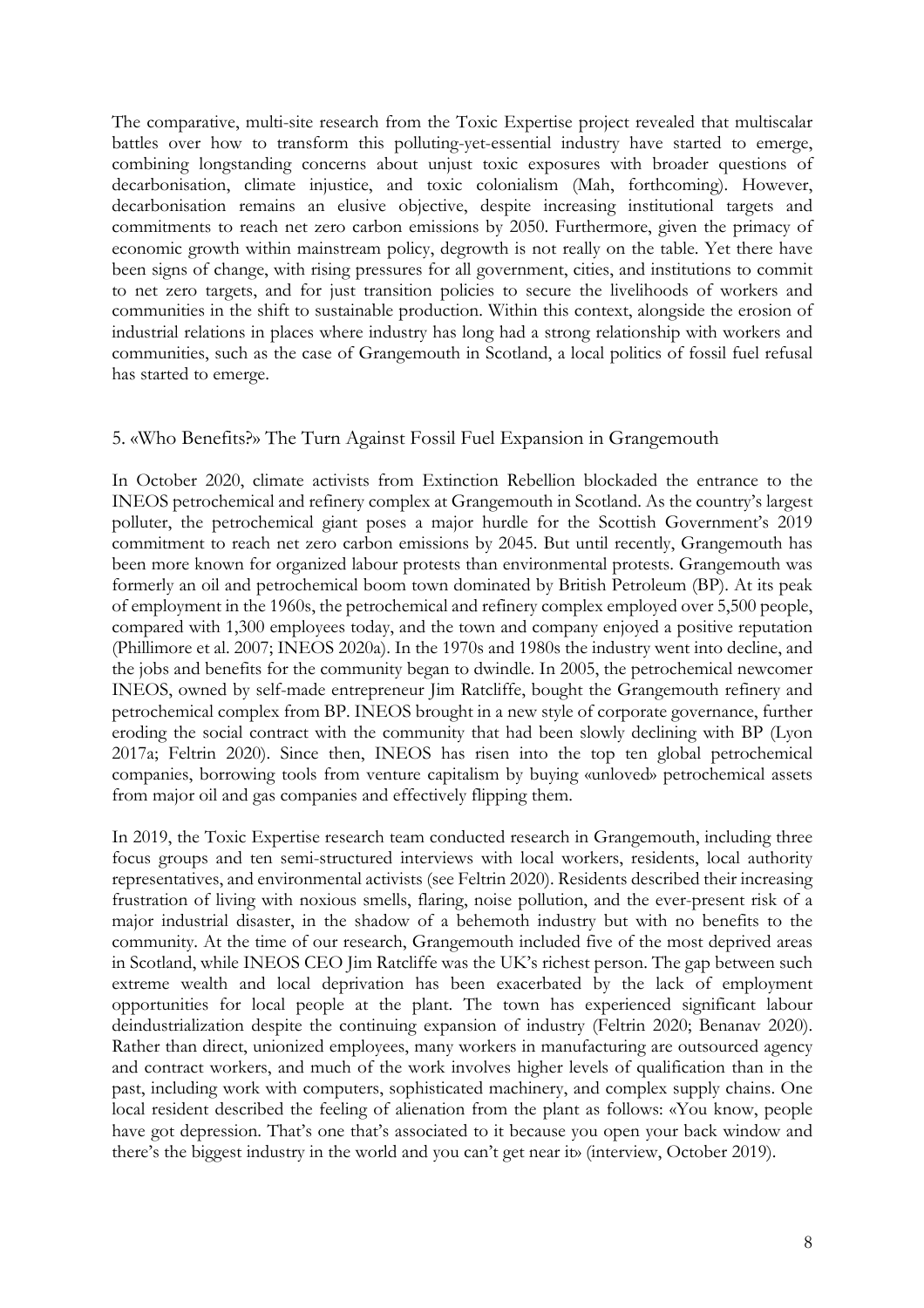The case of Grangemouth illustrates the changing role of organized labour and industrial towns in challenging new modes of petrochemical expansion in the 21st century. From the outset, Jim Ratcliffe's plans for aggressive industrial restructuring were met with resistance from organized labour. In 2008 the unionized Unite workers at Grangemouth went on strike for two days to protect their pensions, and INEOS was forced to back down. As Ratcliffe and INEOS communications specialist Ursula Heath wrote in *The Alchemists* (2018, p. 176), a corporate autobiographical book about the first twenty years of INEOS: «it would be a war with more battles before victory. While waiting for what he (Ratcliffe) knew would be an inevitable second confrontation, he went about quietly putting mechanisms in place to reduce the union's power».

During the 2013 industrial dispute, INEOS effectively blackmailed the union, threatening to close down the plant if the workers did not accept the withdrawal of their final salary pension scheme, a three-year freeze on wages and industrial action, and other compromises in their conditions (Lyon 2017a). The union capitulated, and workers had to reapply for their old jobs, losing two leading shop stewards and 30-40% of their directly employed workforce. However, instead of opening up job opportunities in the deprived local community, due to the skills gap, INEOS hired new workers from further afield in the UK, and existing employees worked overtime. As a local resident put in, «what we have now is what we refer to as DIDOs or Drive In and Drive Out. People drive into work and they drive out at night. They take their well-earned cash with them and they spend it elsewhere» (interview, October 2019). At the end of the three year no-strike period in 2017, INEOS derecognised the union, but it was reinstated again following a recognition agreement ballot with an overwhelming «yes» vote in October 2018.

Mark Lyon, the Unite trade union convenor, was sacked after the strike in 2013, and wrote a book *The Battle of Grangemouth* (2017a) detailing workers' accounts of the struggle. In an interview published in the journal *Soundings* (Lyon 2017b, p. 63), Lyon reflected that the most likely reason that INEOS was provoked into derecognition in 2017 was because «the union was calling for the Scottish government to intervene in the proposed sale of the BP Forties Pipeline to INEOS, on the grounds that it was irresponsible to allow the pipeline to be controlled by INEOS after all that had happened». Historically, the position of petrochemical workers on environmental issues in Grangemouth has been ambivalent, given the town's dependence on the industry. As Lyon explained: «You find yourself very conflicted. It's harder to be an ecowarrior when you are defending jobs, wages and conditions in an oil refinery… there are the times when you really have to hold your nose - like when you go to the government and ask them to look again at the carbon floor tax» (p. 70). Another worker echoed this point, with a sense of bitterness: «There was stuff that we did, so a policy conference on emissions and… we did stuff with the taxation of fuel and even British Ports. Effectively, we lobbied on behalf of the companies and the industry and it suited the company for us to do that» (interview, October 2019).

Workers' attitudes towards oil and gas have started to shift, especially in relation to future extraction. Partly, this relates to the sense of betrayal and mistrust after the crushing defeat of the union in 2013. However, Lyon (2017b, p. 69) argues that the union's opposition to fracking relates to wider concerns about the risks:

people have said to us «do you think that if industrial relations were still alright, and none of those problems had happened, you would be looking at fracking in a different way - in the way you have looked at other difficult issues in the past?» Is this a vindictive stand, and if things had been different you would have supported the company? These kinds of issues are faced by workers in other industries where there are debates over environmental issues versus jobs, and they are always difficult. But I think this is different. Having seen it at first hand I know that it is a terrible process. On some days in Pennsylvania they have had to close down roads because lethal gas leaks have made whole areas unsafe.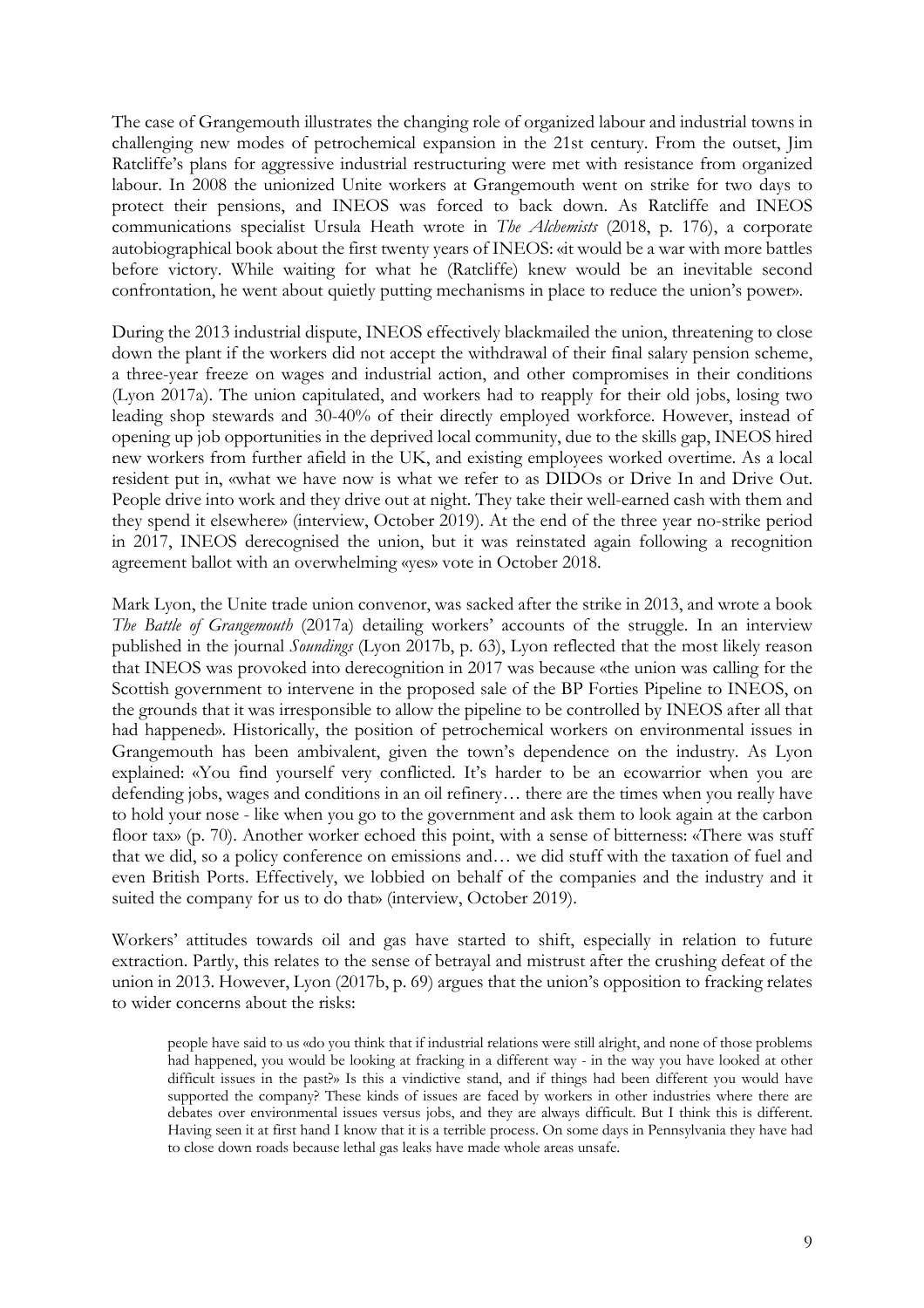A key part of the INEOS vision has been based on the prospect of fracking shale gas in the UK, as a cheap raw material feedstock, motivated by the success of the US shale gas boom and by declining North Sea reserves. INEOS is the largest holder of UK fracking licenses and has lobbied local and national governments extensively to open up fracking exploration. While fracking has gone ahead in England, the Scottish government announced a moratorium on fracking in 2015. Thus in 2016, INEOS took the pioneering step of shipping US shale gas to Europe, in the world's largest liquefied natural gas (LNG) multi gas carrier, with the support of an  $\ell$ 8 million Scottish government grant and a  $\frac{1}{230}$  million UK government loan guarantee (INEOS 2016). INEOS has challenged the Scottish government in court over their anti-fracking policy decision, but they lost the case in 2018 (The Scotsman, 2018).

Most workers and residents who we spoke with in Grangemouth were opposed to fracking, saying that fracking risked contaminating water supplies and causing earth tremors, and that fracking licenses brought additional house insurance costs (even with the moratorium on fracking in Scotland, which could be reversed in the future since there is no legislation ban).

One retired worker said that he would support fracking if there was a «100% cast iron guarantee that nothing would go wrong», but the problem was that there was no such assurance (interview, October 2019). However, most agreed that the risks were not worth taking because there would be no benefits to the community. For example, this perspective was evident in the following discussion about fracking with a petrochemical worker:

Worker: There is massive financial benefit to come from it in terms of gas, but who is going to benefit? That's another question. I mean if the benefit is going to go to INEOS and the Scottish government and nothing is going to come to the public then to hell with it.

Interviewer: Yeah, they should keep it in the ground?

Worker: Keep it in the ground, yeah. Because the day is coming anyway, the day is fast approaching when they're going to stop using fossil fuels (interview, October 2019).

An older local resident echoed this view, recognising that the time was running out for fossil fuels, but that none of the benefit would flow to the local community:

And you cannot have an electric plane for any long distance, so all I'm saying is that oil and gas is not going to go away in any of our lifetimes. So, that place (the refinery complex) I think will be okay for fifteen years and my own view is that you can only get benefits to Grangemouth if we have some political representation, which we do not have» (interview, October 2019).

Amidst fragmented trust in industry and government, and uncertainty about the future of the petrochemical industry in Grangemouth, many local people have started to question the town's longstanding dependence on oil and gas. When we asked local residents about what they hoped for the future of Grangemouth, the most common theme was that there needed to be social and economic benefits and political representation for the community, because they had none. As one resident with a passion for local parks put it:

So they've (INEOS) benefitted and we've actually just slowly declined and something needs to be put right and it takes money, so the biggest thing that needs to happen in my view is that we need to be able to create a source of money for the benefit of the community, not for the benefit of industry, but for the benefit in the community to start making the areas, the housing in the town and the green spaces of the town a higher quality than they are to compensate for the negativity that the industry will continue to bring (interview, October 2019).

The resident highlighted the importance of green spaces and housing for the community, which resonates—at least on some levels— with visions of degrowth, by prioritising well-being and ideas of the commons, rather than economic development for its own sake. However, many residents were also nostalgic about the post-war era of growth and stressed the barriers to finding alternative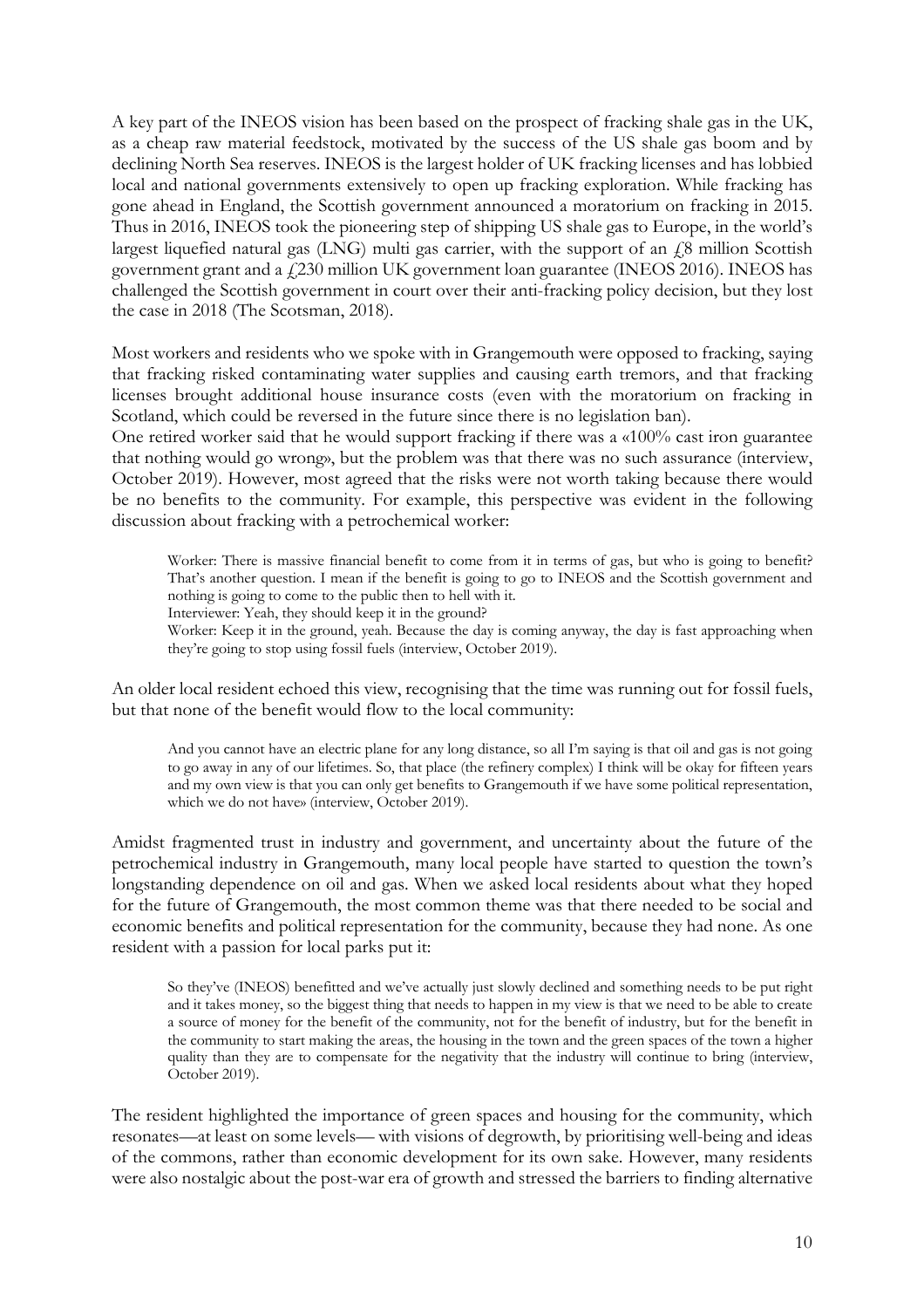sources of income beyond the petrochemical industry. One resident, for example, commented: «I think this is a fear of if INEOS moves out, if this guy decides to shut his plant then Grangemouth is stuffed. Well, we're not getting much benefit now, so if they're moving away, I don't know if a lot of people would be employed in this area because they're working further afield» (interview, October 2019). This fear relates to the observation by Dimitri D'Andrea, in this issue, that the «most powerful obstacle… is the unimaginability of a different economic system» (2021). A local environmental campaigner summarized the dilemma of confronting this obstacle as follows:

The young voices that are coming through are saying, «Actually, that's not the kind of work we want to be working in. That's not the future that we want for us, never mind our children». There are a lot of grandparents on the streets as well saying, «This isn't the future we want for our grandchildren. We need to start changing now». But industry is so locked in and we are so locked into that industry (interview, October 2019).

## 6. Net Zero Growth Contradictions: Linking Degrowth with Just Transitions

Undeterred by the fracking setbacks, INEOS has pushed into conventional fossil fuel expansion. In 2017, INEOS bought the North Sea Pipeline from BP for  $\ell$  200 million, and then acquired the Dong Oil and Gas (North Sea) business for \$1.05 billion and revealed ambitious plans for the first large-scale petrochemical investments in Europe in twenty years (Vaughan 2017). Two years later, INEOS invested \$2 billion in Saudi Aramco Jubail 2, the world's largest petrochemical project (INEOS 2019). INEOS has since come under increasing pressure to decarbonise in the wake of the climate divestment movement and the crude oil crash in 2020. However, it has been a laggard in the push for net zero emissions commitments across the industry, making only vague commitments, such as launching a new hydrogen business «in support of the drive towards a zerocarbon future» (INEOS 2020b).

In July 2020, the Scottish and UK Governments announced a  $f$  90 million Growth Deal package for the Falkirk-Grangemouth Investment Zone, focusing on innovative technology towards addressing climate change and sustainability, the 11<sup>th</sup> such package offered to local regions in the UK since they were launched in 2014 (Falkirk Council 2020). We spoke with an economic development officer in Falkirk who had worked on putting together the bid. She explained that the Growth Deal is like a town's version of a city deal, and one of the focuses of the bid would be looking towards net zero carbon in Grangemouth by 2050. The flagship project would be a centre of excellence in biotechnology:

This is about the proof of concept and taking the technology to the next stage. We have the opportunity to do those sorts of things in Grangemouth. There are a lot of chemical industry processes you wouldn't want to do within a university campus, but you can do it right in the middle of industry and particularly industry that has been established, so that's probably going to be co-allocated with INEOS or the chemical plants, or somewhere like that (interview, economic development officer, Falkirk, October 2019).

The centre for excellence would involve spinoff industries, as well as a separate campus within INEOS to explore carbon capture and utilisation technologies, which would «diversify the industry into cleaner technologies». She cited a recent INEOS announcement that the company planned to pronounce a new type of plastic that would be made from 50% renewable raw materials, and that they were also investing in more efficient waste recycling. Meanwhile, they would conduct a feasibility study for community energy based on solar power. In other words, as the name «Growth Deal» suggests, the plans are about investing in green technological solutions in partnership with industry, rather than more radical transformation involving shifting away from fossil fuel dependence.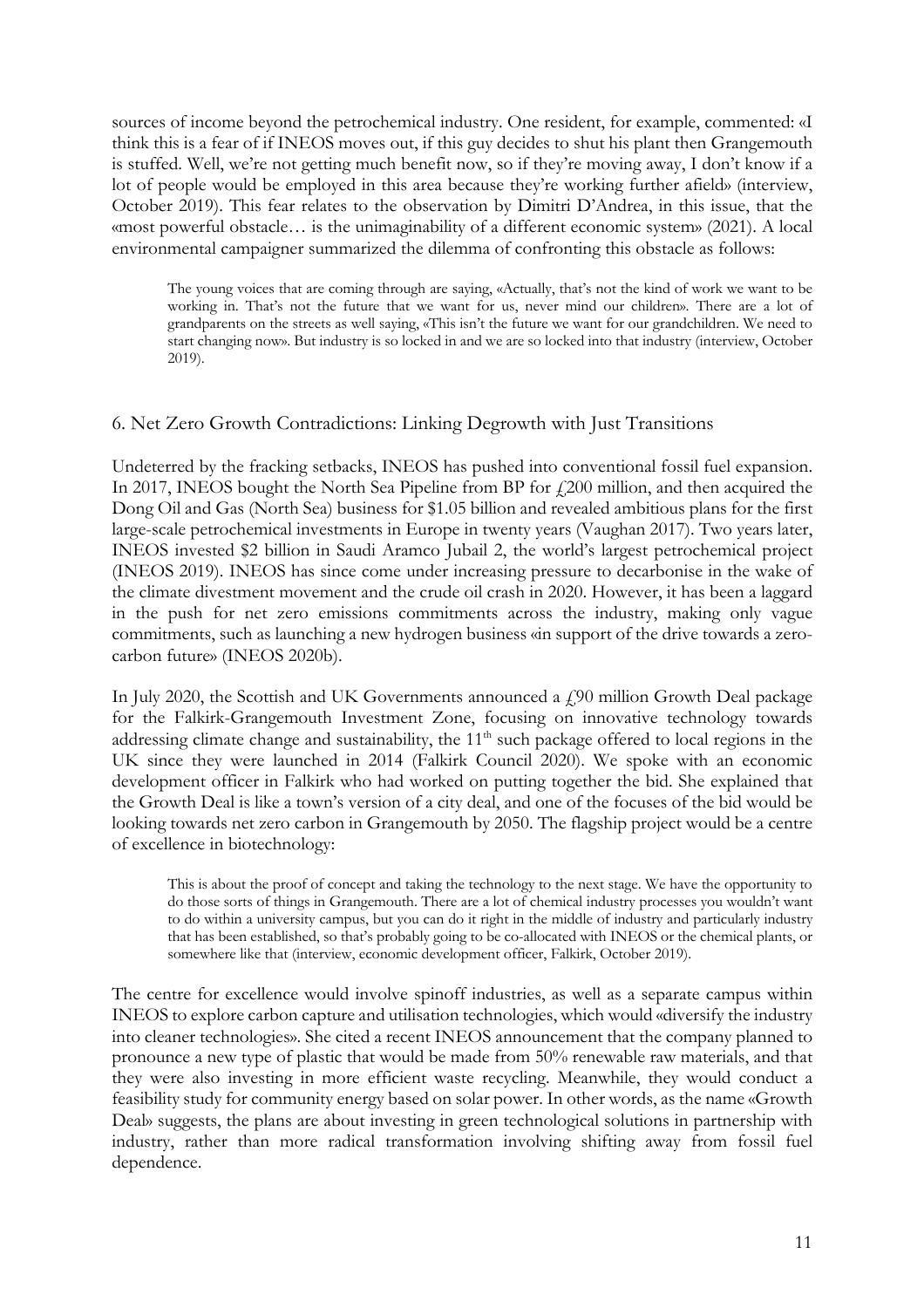A local environmentalist had this to say about the Growth Deal proposal:

The Scottish Government still want it to be oil driven but again, it can't be for our future, so we can invest in that centre of excellence for the last bit of oil, or we could put that investment into the transition to renewables. The UK Government pays more in subsidies to the oil and gas than they receive in taxes, so they get some taxes from it, but they pay more than that and what they would say at the moment is to keep cars running and keep planes flying… ultimately that Plant will have to go, but the thing is we should be planning for that transition now, rather than trying to make that a centre of excellence that then becomes, well actually nobody wants to work there because there is no future in jobs in oil and gas, but they want to get the last bit out of it (interview, October 2019).

The terminology of the Growth Deal, and the inclusion of a focus on achieving growth-driven net zero carbon emissions, sounds like a watered-down version of proposals for a Green New Deal. In contrast with degrowth, proposals for the Green New Deal offer a rosier picture of growth alongside decarbonisation. In the short 2019 film "A Message from the Future with Alexandria Ocasio-Cortez», co-produced with Naomi Klein, US Congresswoman Ocasio-Cortez narrates a story set in the future, after a Green New Deal has transformed the American economy, taking bold steps to save the planet (Klein 2019). The imagined future includes Medicare for all, good green jobs with high salaries for former oil workers, people learning from indigenous communities about how to restore the land, and teachers and health workers who receive decent pay for their valuable low-carbon work. It's a hopeful vision of a future that seems so reasonable, so simple, but with the assumption that there will be a smooth and just transition from dirty to clean jobs, involving sustainable growth rather than decline and struggle.

Green New Deal proposals relate to calls for «just transitions», a concept that has origins in the labour movement, based on the idea that energy transitions to a decarbonized economy need to protect livelihoods, and overcome conflicts between jobs and the environment (Lawhon and McCreary 2020; Morenaet al. 2020; Stevis and Felli 2020). The concept of «just transitions» has gained official recognition, inscribed in official UN climate change discussions at the Katowice Climate Conference (COP24) in Polish coal country, which has been dubbed the «Just Transition COP» (Morena et al. 2020). However, if just transitions take the politics of transition more seriously than degrowth, then they (for the most part) offer fewer radical visions of alternative economies and ways of living. For example, Ciplet and Harrison (2020, p. 439) argue that «scholars have treated 'just transitions' in an aspirational and uncritical way, neglecting to address the conflicts that do or could arise between sustainability and justice goals or among justice goals themselves in planning and activism». Similarly, Clarke and Lipsig-Mummé (2020, p. 351) contend that most proposals for just transitions within the labour movement are confined to variants of ecological modernisation, aligning with green growth narratives. Yet they also suggest that «a more proactive transformative strategy opening up an alternative eco-socialist vision for the future is emerging», pointing to the example of construction workers in Glasgow opposing building for building's sake.

Scholars and activists have also drawn attention to the problem that Green New Deals in the US, UK, and Europe promise green jobs for workers in their own countries, while ignoring the toxic consequences of green energy supply chains for precarious workers and marginalized communities in the Global South, which are compounded by climate injustices (Paul and Gebrial 2021; Stevis and Felli 2020; Taylor and Paul 2019). Stevis and Felli (2020) make a case for a «planetary just transition» that aims for greater inclusiveness and justice across different scales and temporalities. Similarly, a number of scholars and activists argue that there needs to be an inclusive Global Green New Deal with more radical transformation, including degrowth (Paul and Gebrial 2021; Taylor and Paul 2019). The perpetual displacement of harm underscores the limitation of the widely used environmental justice concept of the «sacrifice zone» (Lerner 2010) to describe contaminated fenceline communities. As environmental justice scholar Pellow (2018, p. 17) argues, «entire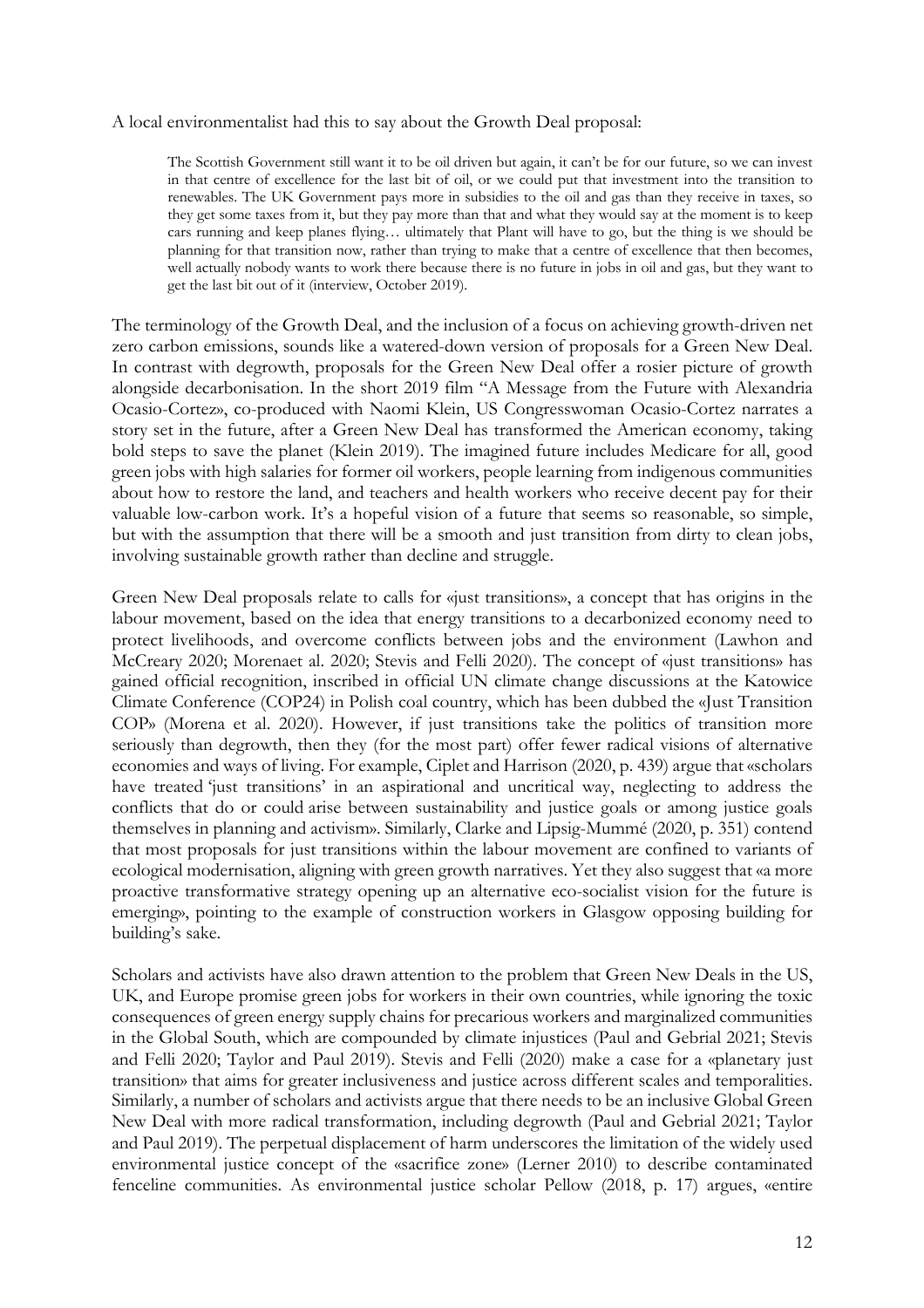*populations* are viewed as expendable (within society), not just particular, localized communities and spaces. The implication of a 'sacrifice zone' is that one could presumably move away to safety, but the implication of expendability is that there is no escape».

The Scottish Government established a Just Transition Commission in 2018 to help with their target to achieve net zero emissions, and oil, gas, and petrochemical workers are identified as specific groups of employees that would be directly affected by a green transition (Scottish Government 2021). In November 2020, the oil refinery Petroineos in Grangemouth, jointly owned by PetroChina and INEOS, announced that 200 jobs were at risk, which would reduce the workforce from 650 down to 450 workers, due to low demand for crude oil. The Scottish Government and the Scottish Green Party called for a just transition to support the redundant workers, but Unite opposed the job cuts, calling them «pre-mature» (Trimble 2020). Calls for a just transition are necessary to protect, assist, and reskill workers in difficult times of transition, but they offer little consolation when there is no clear alternative vision of the future.

In many ways, the question of a just transition for Grangemouth has already been bypassed, as the community has already witnessed decades of labour deindustrialization and social and economic decline, but without new green jobs or another basis for employment. Another problem at the local level in Grangemouth is that the idea of the just transition is not yet a topic of discussion while the petrochemical industry is still prospering, even if there are so few jobs in the industry for local people. Unlike the refinery, which followed in the footsteps of a number of other refinery closures around the world after the crude oil crash and decarbonisation drive in 2020, the petrochemical complex is positioned more favourably to weather economic storms, poised for growth in plastics markets and green technologies, at least in the next few years.

# 7. Conclusion

The multiscalar problem of petrochemical lock-in exemplifies the green growth contradiction at the heart of the global capitalist climate race to zero emissions. We do not stand a chance of mitigating the worst effects of climate catastrophe without curbing unsustainable resource extraction and carbon-intensive consumption. Just transitions are important to protect workers and livelihoods around the world, but these need to offer meaningful visions of alternative futures for local communities as well as workers. How will deprived petrochemical communities like Grangemouth fare in green transitions, already stripped of so many community resources, capacities and solidarities, and what kind of future could they practically hope for, especially with such low trust in public authorities? Rather than considering the need for just transitions only after the loss of industrial jobs, visions for just petrochemical transformations need to be more proactive, speaking to wider degrowth themes of well-being, commons, community participation, and prosperity without extractive growth. They also need to consider the interconnected planetary scale of ecological crisis, and the consequences for shifting toxic pollution, industrial hazards, and dangerous jobs to other marginalized communities around the world.

The global momentum behind decarbonisation is critical for tackling the climate emergency, driving far-reaching targets, actions, and investments in renewals. However, decarbonisation risks deflection and co-option by corporate incumbents and relies too heavily on growth-driven investments in green technologies with environmental justice consequences, rather than the difficult work of tackling the dilemmas of petrochemical lock-in. Degrowth offers an important but neglected perspective on debates about decarbonisation and just transitions, which both remain premised on GDP growth. Yet degrowth visions of a smooth and democratic green transition away from dependency on growth avoid confronting practical dilemmas and conflicts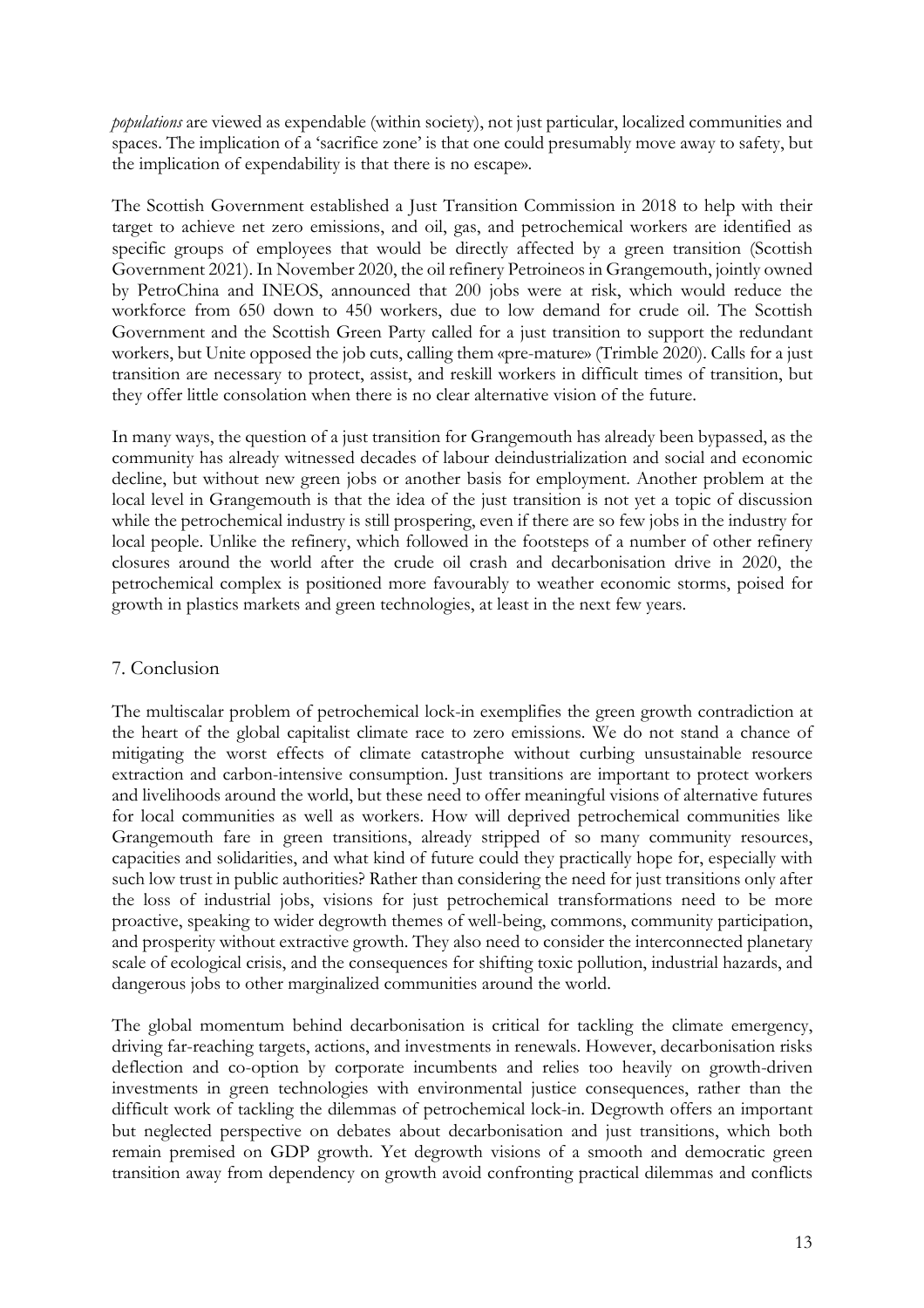of radical industrial transformation. Just transition policies and debates address some of these issues, aiming to resolve conflicts between jobs and the environment by safeguarding the livelihoods of workers and communities, but remain constrained by green growth contradictions. To confront the climate emergency, these perspectives should be brought together to counterbalance their respective limitations, but they should also be extended to address the multiscalar implications of industrial transformations, particularly the consequences of displacing harm to the most vulnerable populations around the world.

Degrowth proposals for alternative ways of living and working have gained traction among many activists and communities, particularly during the first wave of the pandemic, but they remain marginal in mainstream and everyday discourses. While degrowth has its limitations and detractors, it also has incredible strength, through offering a vision of well-being that does not rely on the endless pursuit of growth. The task ahead is to extend the political project of degrowth more tangibly and practically within struggles over decarbonisation and just transitions, across multiple scales. This will mean seeking alliances and common ground across differences, and possibly finding new kinds of language that redefine growth (see Rodríguez-Labajos et al 2019; Mazzucato 2018; Soper 2020). There are considerable risks to underestimating the dangers of unchecked capitalist expansion and the co-option and rollback of decarbonisation agendas. The dilemma between different courses of action, and its resolution, lies in the gap between dominant and alternative narratives, and between highly unequal social and ecological consequences of industrial transformations.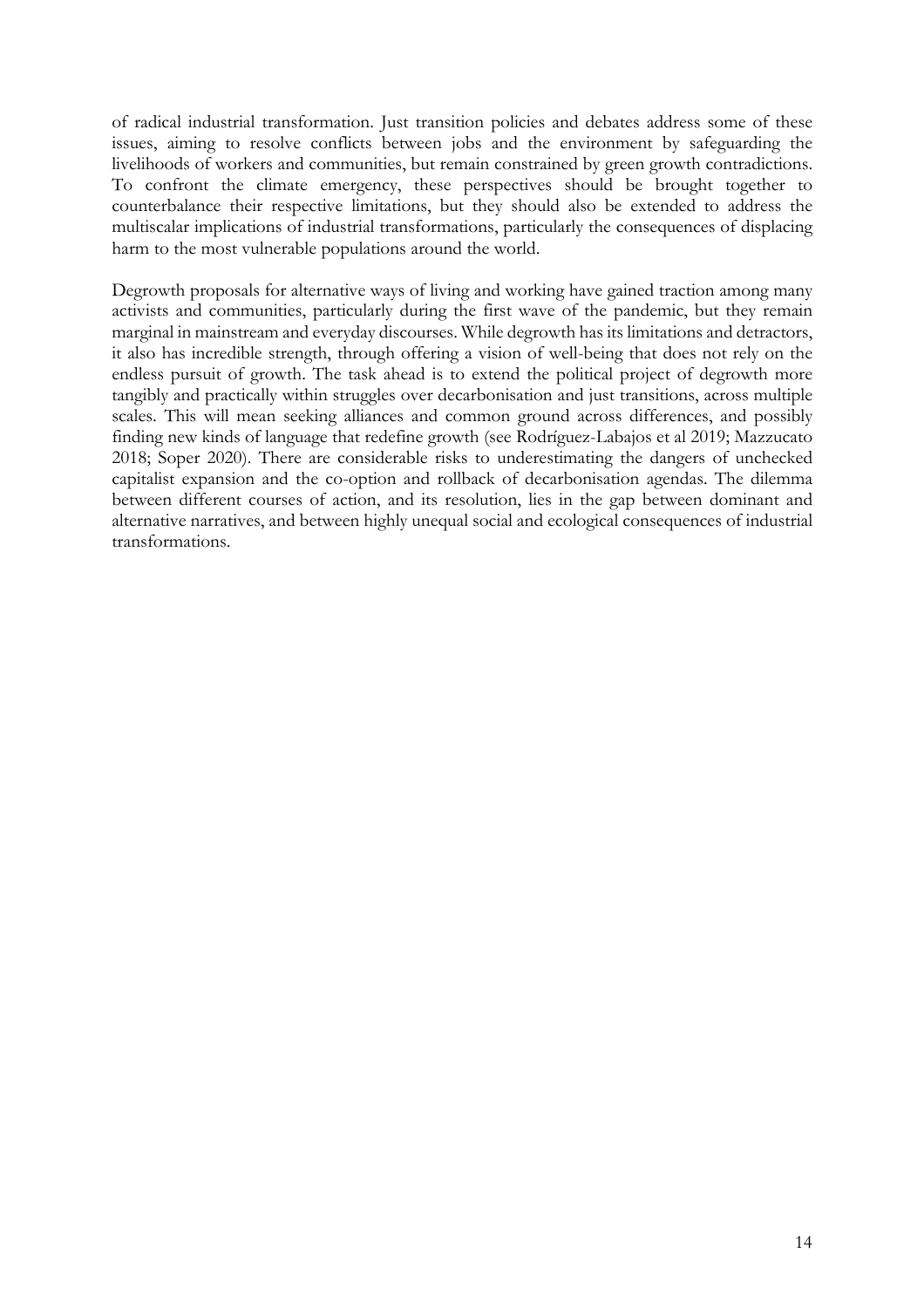# References

Auyero, J., Swistun, D.A. (2009), *Flammable: Environmental Suffering in an Argentine Shantytown*, Oxford: Oxford University Press.

Azoulay, D., Villa, P., Arellano, Y., Gordon, M., Moon, D., Miller, K, Thompson, K. (2019), *Plastic and Health: The Hidden Cost of a Plastic Planet*, Washington, DC: Center for International Environmental Law. Barca, S. (2014), Work, Bodies, Militancy: The 'Class Ecology' Debate in 1970s Italy, in Boudia, S., Jas, N. (eds.), *Powerless Science? Science and Politics in a Toxic World*, Oxford: Bergahn, pp. 115-133.

Barca, S., Chertkovskaya, E., Paulsson, A. (2019), *Towards a Political Economy of Degrowth*, Lanham, MD: Rowman and Littlefield, p. 6.

Bauer, F., Ericsson, K., Hasselbalch, J., Nielsen, T., Nilsson, L. J. (2018), Climate Innovations in the Plastic industry: Prospects for Decarbonisation, in IMES/EEES Report Series, Vol. 111, Lund: Lund University.

Benanav, A. (2020), *Automation and the Future of Work*, London: Verso.

Blauwof, F.B. (2012), Overcoming Accumulation: Is Capitalist Steady-Steady Economics Possible? In *Ecological Economics* vol. 84, pp. 241-261, doi: 10.1016/j.ecolecon.2012.03.012.

Bradshaw, C.J., Ehrlich, P.R., Beattie, A., Ceballos, G., Crist, E., Diamond, J., Dirzo, R., Ehrlich, A.H., Harte, J., Harte, M.E., Pyke, G. (2021), Underestimating the Challenges of Avoiding a Ghastly Future, in *Frontiers in Conservation Science*, vol. 1, doi: 10.3389/fcosc.2020.615419.

Carbon Tracker (2020), The Future's Not in Plastics: Why Plastics Sector Demand Won't Rescue the Oil Sector, London, Carbon Tracker, available at: https://carbontracker.org/reports/the-futures-not-inplastics/(accessed 10 March 2021).

Ciplet, D., Harrison, J. L. (2020), Transition Tensions: Mapping Conflicts in Movements for a Just and Sustainable Transition, in *Environmental Politics*, vol. 29, no. 3, pp. 435-456, doi: 10.1080/09644016.2019.1595883.

Clapp, J. (2012), The Rising Tide Against Plastic Waste: Unpacking Industry Attempts to Influence the Debate, in Foote, S., Mazzolini, E. (eds.), *Histories of the Dustheap: Waste, Material Cultures, Social Justice*, Cambridge, MA: MIT Press, pp. 199–225.

Clarke, L., Lipsig-Mummé, C. (2020), Future Conditional: From Just Transition to Radical Transformation? In *European Journal of Industrial Relations*, vol. 26, no. 4, pp. 351-366, doi: 10.1177/0959680120951684.

Coffin, M. (2020), Net-Zero Goals for Oil Companies Do Not Tell the Whole Story, in *Financial Times*, available at: https://www.ft.com/content/07497357-5c39-4dea-839f-b33691dc7195 (accessed 10 March 2021).

Collins, P. (2018) Review: The Value of Everything by Mariana Mazzucato — How to Save Capitalism, in *The Times*, available at: https://www.thetimes.co.uk/article/review-the-value-of-everything-by-marianamazzucato-how-to-save-capitalism (accessed 10 March 2021).

Davies, T. (2018), Toxic Space and Time: Slow Violence, Necropolitics, and Petrochemical Pollution, in *Annals of the American Association of Geographers*, vol. 108, no. 6, pp. 1537-1553, doi: 10.1080/24694452.2018.1470924.

D'Alisa, G., Demaria, F., Kallis, G. (2015), *Degrowth: A Vocabulary for a New Era*, London and New York: Routledge.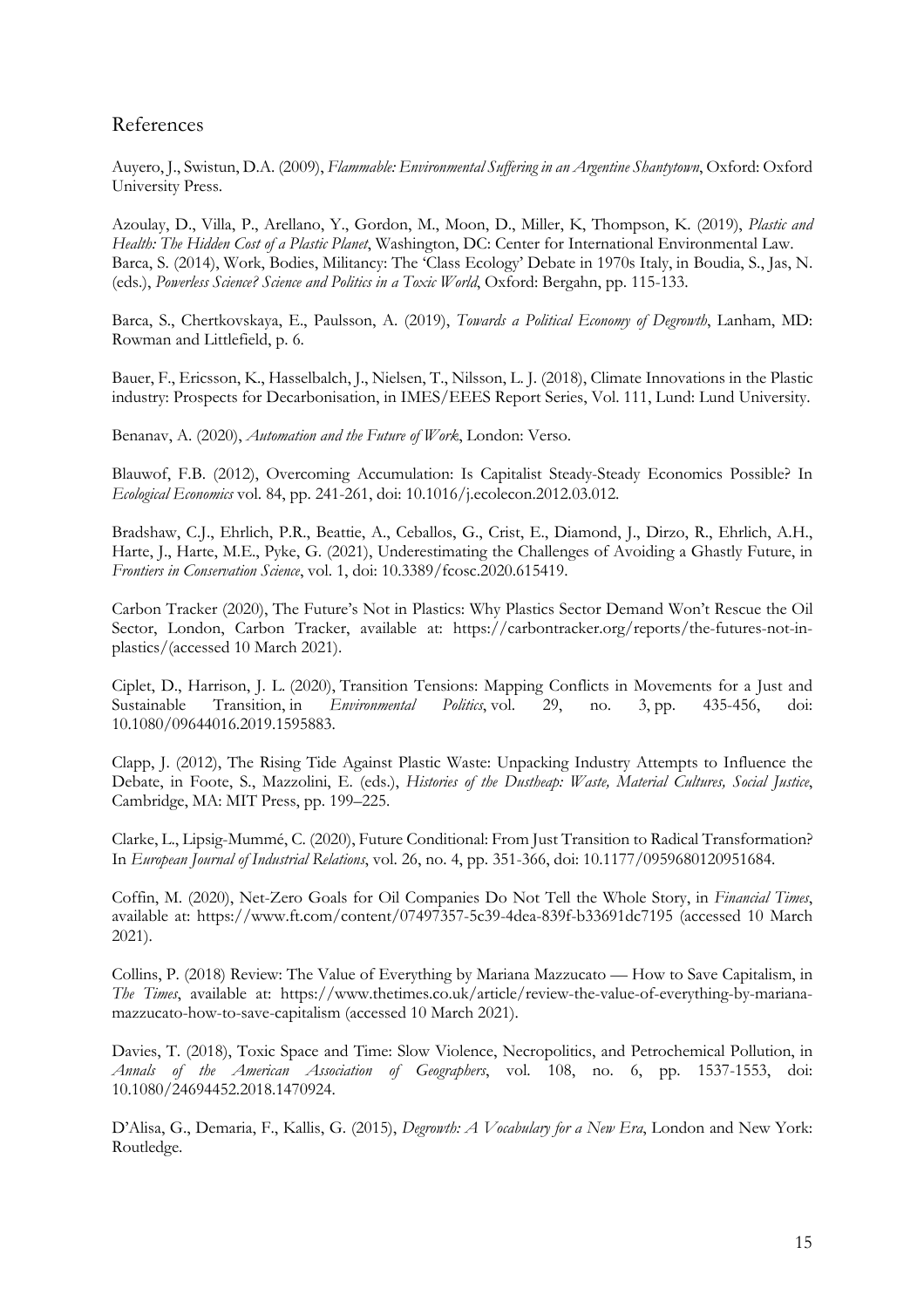D'Andrea, D. (2021). We are Still Modern. Cognitive, Anthropological and Institutional Obstacles to the Fight against Climate Change, *Stato e Mercato,* n. 121, pp. 3-22.

Drews, S., Antal, M.(2016), Degrowth: A "Missile Word" That Backfires? In *Ecological Economics*, vol. 126, pp. 182-187, doi: 10.1016/j.ecolecon.2016.04.001.

The Economist (2016), Special Report *Breaking the Habit: The Future of Oil*, available at: http://www.economist.com/news/special-report/21710628-worlds-use-oil-approaching-tipping-pointwrites-henry-tricks-dont-expect (accessed 10 March 2021).

Escobar, A. (2018), *Designs for the Pluriverse: Radical Interdependence, Autonomy, and the Making of Worlds*, Durham, NC: Duke University Press.

Falkirk Council (2020), Falkirk-Grangemouth Investment Zone, available at: https://www.falkirk.gov.uk/services/business-investment/falkirk-grangemouth.aspx (accessed 10 March 2021).

Feltrin, L. (2020), Reflecting on Noxious Deindustrialisation: From Paradox to Paradigm? in *Toxic News*, 17 November, https://toxicnews.org/2020/11/17/reflecting-on-noxious-deindustrialisation-fromparadox-to-paradigm (accessed 10 March 2021).

Feltrin, L., Sacchetto, D. (2021), The Work-Technology Nexus and Working-Class Environmentalism: Workerism versus Capitalist Noxiousness in Italy's Long 1968, in *Theory and Society*, first published 5 March 2021 as doi: 10.1007/s11186-021-09441-5.

Gardiner, B. (2020), In Pandemic Recovery Efforts, Polluting Industries Are Winning Big, in *Yale Environment 360*, available at: https://e360.yale.edu/features/in-pandemic-recovery-efforts-pollutingindustries-are-winning-big (accessed 10 March 2021).

Hamilton, L. A., Feit, S. Muffett, C., Kelso, M., Rubright, S.M., Bernhardt, C., Schaeffer, E., Moon, D., Morris, J., Labbé-Bellas, R. (2019), *Plastic and Climate: The Hidden Costs of a Plastic Planet*, Center for International Environmental Law (CIEL).

Harvey, F. (2020), US Fossil Fuel Giants Set for a Coronavirus Bailout Bonanza, in *The Guardian,* available at: https://www.theguardian.com/environment/2020/may/12/us-fossil-fuel-companies-coronavirusbailout-oil-coal-fracking-giants-bond-scheme (accessed 10 March 2021).

Huber, M. (2019), Ecological Politics for the Working Class, in Catalyst, vol. 3, no. 1, available at: https://catalyst-journal.com/vol3/no1/ecological-politics-for-the-working-class (accessed 14 March 2021).

Lawhon, M., McCreary, T. (2020), Beyond Jobs vs Environment: On the Potential of Universal Basic Income to Reconfigure Environmental Politics, in *Antipode*, vol. 52, no. 2, pp. 452-474, doi: 10.1111/anti.12604.

INEOS (2016), Government Support Was Crucial, Says INEOS, Available at: https://www.ineos.com/inch-magazine/articles/issue-11/government-support-was-crucial-says-ineos/ (accessed 10 March 2021).

INEOS (2019), INEOS to Invest \$2bn in Saudi Arabia, 3 June, Available at: https://www.ineos.com/news/shared-news/ineos-to-invest-2bn-in-saudi-arabia/ (accessed 10 March 2021).

INEOS (2020) Careers, available at: https://www.ineos.com/sites/grangemouth/careers/ (accessed 10 March 2021).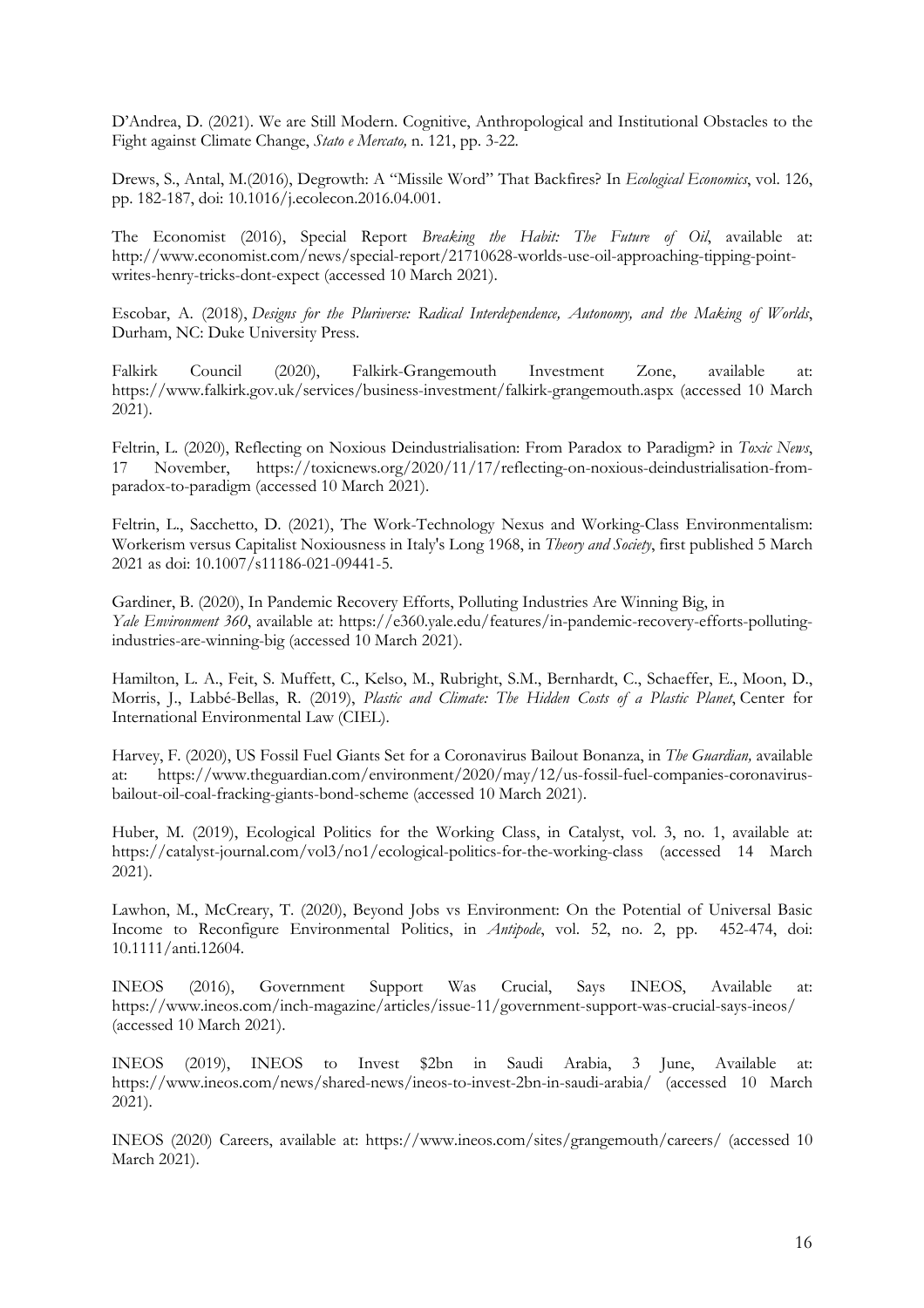INEOS (2020b) INEOS Launches a New Clean Hydrogen Business to Accelerate the Drive to Net Zero Carbon Emissions, available at: https://www.ineos.com/news/ineos-group/ineos-launches-a-new-cleanhydrogen-business-to-accelerate-the-drive-to-net-zero-carbon-emissions/ (accessed 10 March 2021).

International Energy Agency, 2018, *The Future of Petrochemicals*, Paris: IEA.

Kallis, G., Paulson, S., D'Alisa, G., Demaria, F. (2020), *The Case for Degrowth*, Cambridge, UK; Medford, MA: Polity Press.

Klein, N. (2019), *On Fire: The Burning Case for the Green New Deal*, London: Penguin.

Kusnetz, N. (2020), What Does Net Zero Emissions Mean for Big Oil? Not What You'd Think, in *Inside Climate News*, available at: https://insideclimatenews.org/news/16072020/oil-gas-climate-pledges-bpshell-exxon/ (accessed 10 March 2021).

Lerner, S. (2010), *Sacrifice Zones: The Front Lines of Toxic Chemical Exposure in the United States*, Cambridge, MA: The MIT Press.

Lyon, M. (2017a), *The Battle of Grangemouth: A Worker's Story*, London: Lawrence & Wishart.

Lyon, M. (2017b), The Continuing Battle of Grangemouth, in *Soundings*, vol. 67, pp. 62-74.

Mah, A. (forthcoming), *Petrochemical Planet: Multiscalar Battles of Industrial Transformation*, Durham, NC: Duke University Press.

Mah, A. (2021), Future-Proofing Capitalism: The Paradox of the Circular Economy for Plastics, in *Global Environmental Politics*, vol. 21, no. 2, pp. 121-142, doi: 10.1162/glep\_a\_00594.

Mah, A., X. Wang (2019), Accumulated Injuries of Environmental Injustice: Living and Working with Petrochemical Pollution in Nanjing, China, in *Annals of the American Association of Geographers*, vol. 109, no. 6, pp. 1961-1977, doi: 10.1080/24694452.2019.1574551.

Masson-Delmotte, V., Zhai, P., Pörtner, H.O., Roberts, D., Skea, J., Shukla, P.R., Pirani, A., Moufouma-Okia, W., Péan, C., Pidcock, R., Connors, S., 2018. *Global Warming of 1.5°C: An IPCC Special Report.* IPCC.

Mazzucato, M. (2018), *The Value of Everything: Making and Taking in the Global Economy*, London: Penguin.

Martínez-Alier, J., Pascual, U., Vivien, F.D., Zaccai, E., 2010. Sustainable De-Growth: Mapping the Context, Criticisms and Future Prospects of an Emergent Paradigm, in *Ecological Economics*, vol. 69, no. 9, pp.1741-1747, doi: 10.1016/j.ecolecon.2010.04.017.

Meadows, D., Randers, J., Meadows, D. (2004), *Limits to Growth: The 30-Year Update*, London: Chelsea Green Publishing.

Morena, E., Krause, D., Stevis, D, eds. (2020), *Just Transitions: Social Justice in the Shift Towards a Low-Carbon World*, London: Pluto Press.

Nelson, A., V. Liegey (2020), Limit Growth: Liberate Degrowth, available at: https://www.opendemocracy.net/en/can-europe-make-it/limit-growth-liberate-degrowth/ (accessed 10 March 2021).

Oreskes, N., Conway, E.M. (2011), *Merchants of Doubt: How a Handful of Scientists Obscured the Truth on Issues from Tobacco Smoke to Global Warming*. London: Bloomsbury.

Paul, H.K., Gebrial, D., eds, (2021) *Perspectives on a Global Green New Deal*, London: Rosa-Luxemburg-Stiftung.